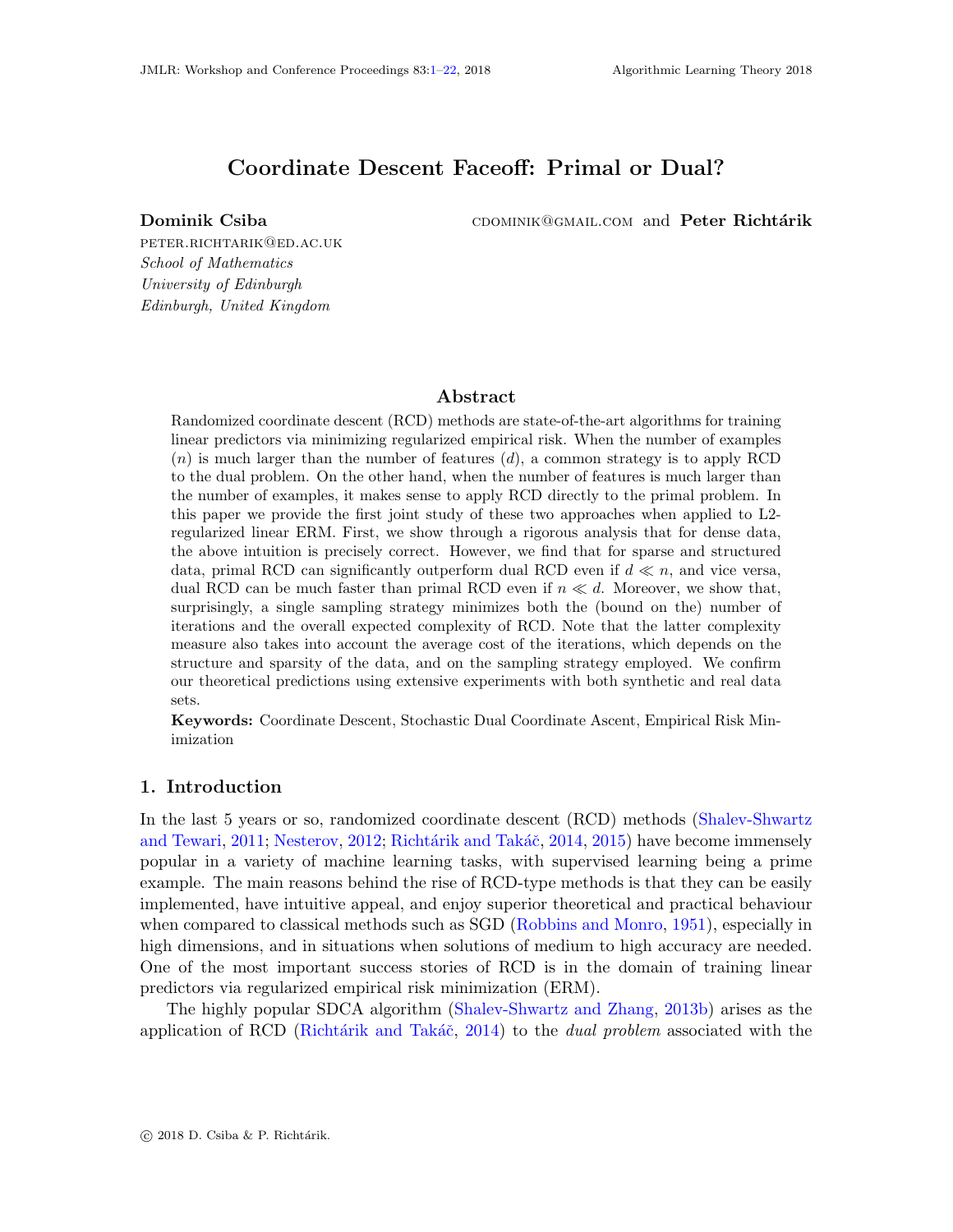(primal) ERM problem<sup>[1](#page-1-0)</sup>. In practice, SDCA is most effective in situations where the number of examples  $(n)$  exceeds the number of features  $(d)$ . Since the dual of ERM is an n dimensional problem, it makes intuitive sense to apply RCD to the dual. Indeed, RCD can be seen as a randomized decomposition strategy, reducing the  $n$  dimensional problem to a sequence of (randomly generated) one-dimensional problems.

However, if the number of features exceeds the number of examples, and especially when the difference is very large, RCD methods (Richtárik and Takáč, [2015\)](#page-12-2) have been found very attractive for solving the primal problem (i.e., the ERM problem) directly. For instance, distributed variants of RCD, such as Hydra (Richtárik and Takáč, [2016\)](#page-12-5) and its accelerated cousin Hydra<sup>2</sup> [\(Fercoq et al.,](#page-11-1) [2014\)](#page-11-1) have been successfully applied to solving problems with billions of features.

Recently, a variety of novel primal methods for ERM have been designed, including SAG [\(Schmidt et al.,](#page-12-6) [2013\)](#page-11-2), SVRG [\(Johnson and Zhang,](#page-11-2) 2013), S2GD (Konečný and Richtárik, [2013\)](#page-11-3), proxSVRG [\(Xiao and Zhang,](#page-12-7) [2014\)](#page-12-7), mS2GD (Konečný et al., [2016\)](#page-11-4), SAGA [\(Defazio](#page-11-5) [et al.,](#page-11-5) [2014\)](#page-11-7), MISO [\(Mairal,](#page-11-6) [2015\)](#page-11-6) and S2CD (Konečný et al., 2014). As SDCA, all these methods improve dramatically on SGD [\(Robbins and Monro,](#page-12-3) [1951\)](#page-12-3) as a benchmark, which they achieve by employing one of a number of variance-reduction strategies. These methods enjoy essentially identical theoretical complexity bounds as SDCA. In this sense, conclusions based on our study complexity of primal RCD vs dual RCD are valid also when comparing primal RCD with appropriate variants of any of the above mentioned methods (e.g., SVRG). For simplicity, we do not explore this further in this paper, and instead focus on comparing primal versus dual RCD.

#### 1.1. Contributions

In this paper we provide the first joint study of these two approaches—applying RCD to the primal vs dual problems—and we do so in the context of L2-regularized linear ERM. First, we show through a rigorous theoretical analysis that for dense data, the intuition that the primal approach is better than the dual approach when  $n \leq d$ , and vice versa, is precisely correct. However, we show that for sparse data, this does not need to be the case: primal RCD can significantly outperform dual RCD even if  $d \ll n$ , and vice versa, dual RCD can be much faster than primal RCD even if  $n \ll d$ . In particular, we identify that the face-off between primal and dual RCD boils down to the comparison of as single quantity associated with the data matrix and its transpose. Moreover, we show that, surprisingly, a single sampling strategy minimizes both the (bound on the) number of iterations and the overall expected complexity of RCD. Note that the latter complexity measure takes into account also the average cost of the iterations, which depends on the structure and sparsity of the data, and on the sampling strategy employed. We confirm our theoretical findings using extensive experiments with both synthetic and real data sets.

<span id="page-1-0"></span><sup>1.</sup> Indeed, the analysis of SDCA in [\(Shalev-Shwartz and Zhang,](#page-12-4) [2013b\)](#page-12-4) proceeds by applying the complexity result from (Richtárik and Takáč, [2014\)](#page-12-1) to the *dual problem*, and then arguing that the same rate applies to the primal suboptimality as well.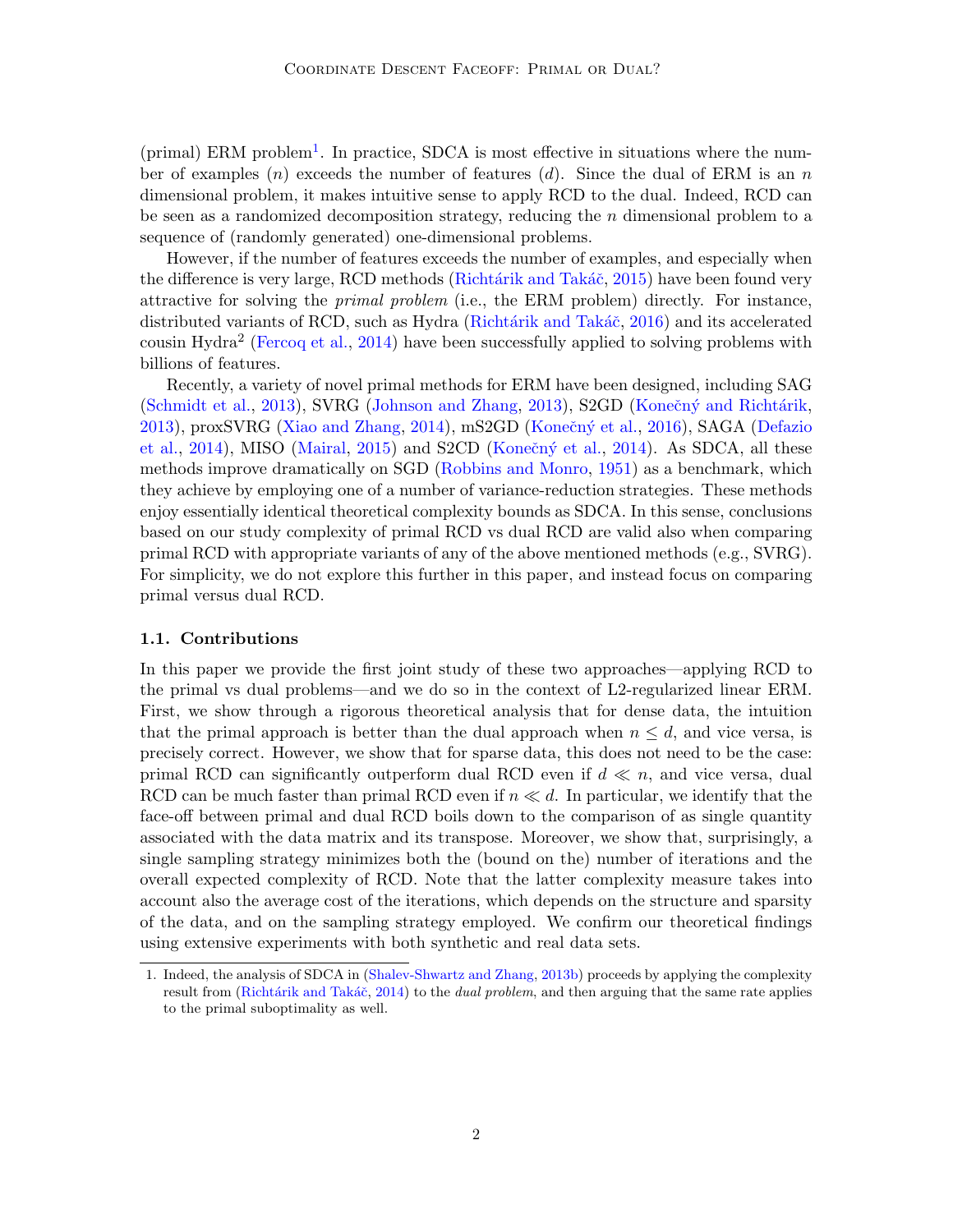## 2. Primal and Dual Formulations of ERM

Let  $\mathbf{X} \in \mathbb{R}^{d \times n}$  be a data matrix, with n referring to the number of examples and d to the number of features. With each example  $\mathbf{X}_{:j} \in \mathbb{R}^d$  we associate a loss function  $\phi_j : \mathbb{R} \to \mathbb{R}$ , and pick a regularization constant  $\lambda > 0$ . The key problem of this paper is the L2-regularized ERM problem for linear models

<span id="page-2-0"></span>
$$
\min_{w \in \mathbb{R}^d} \left[ P(w) := \frac{1}{n} \sum_{j=1}^n \phi_j(\langle \mathbf{X}_{:j}, w \rangle) + \frac{\lambda}{2} ||w||_2^2 \right],\tag{1}
$$

where  $\langle \cdot, \cdot \rangle$  denotes the standard Euclidean inner product and  $||w||_2 := \sqrt{\langle w, w \rangle}$ . We refer to [\(1\)](#page-2-0) as the *primal problem*. We assume throughout that the functions  $\{\phi_i\}$  are convex and  $\beta$ -smooth, which is given by the bounds

<span id="page-2-2"></span>
$$
\phi_j(s) + \phi'_j(s)t \le \phi_j(s+t) \le \phi_j(s) + \phi'_j(s)t + \frac{\beta}{2}t^2,\tag{2}
$$

for all  $s, t \in \mathbb{R}$ . The *dual problem* of [\(1\)](#page-2-0) is

<span id="page-2-1"></span>
$$
\max_{\alpha \in \mathbb{R}^n} \left[ D(\alpha) := -\frac{1}{2\lambda n^2} \left\| \mathbf{X}\alpha \right\|_2^2 - \frac{1}{n} \sum_{j=1}^n \phi_j^*(-\alpha_j) \right],\tag{3}
$$

where  $\phi_j^*: \mathbb{R} \to \mathbb{R}$  is the convex conjugate of  $\phi_j$ , defined by  $\phi_j^*(s) := \sup\{st - \phi_j(t) : t \in \mathbb{R}\}.$ It is well known that that  $P(w) \ge D(\alpha)$  for every pair  $(w, \alpha) \in \mathbb{R}^d \times \mathbb{R}^n$  and  $P(w^*) = D(\alpha^*)$ [\(Shalev-Shwartz and Zhang,](#page-12-4) [2013b;](#page-12-4) [Qu et al.,](#page-11-8) [2015\)](#page-11-8). Moreover, the primal and dual optimal solutions,  $w^*$  and  $\alpha^*$ , respectively, are uniquely charaterized by  $w^* = \frac{1}{\lambda n} \mathbf{X} \alpha^*$  and  $\alpha_j^* =$  $\phi'_j(\langle \mathbf{X}_{:j}, w^* \rangle)$  for all  $j \in [n] := \{1, \ldots, n\}$ . Additionally, it follows from the  $\beta$ -smoothness of the primal objective [\(1\)](#page-2-0) that the dual objective [\(3\)](#page-2-1) is  $\frac{1}{\beta}$ -strongly convex.

#### 2.1. Note on the setup

We choose the above setup, because linear ERM offers a good balance between the level of developed theory and practical interest. The coordinate descent methods for primal/dual linear ERM have been around for years and there is no doubt that they are well suited for this task. Their convergence rates are well estabilshed and therefore we can confidently build upon them. We could consider quadratic problems, where the bounds are known to be tighter, but the setup is less general and therefore of smaller importance to the machine learning community. For this reasons we believe that linear ERM is the most appropriate setup for the direct comparison between primal and dual approaches.

As we constrain our analysis to this setup, we do not claim any general conclusions about the advantage of one approach over the other. The results in this setup are only meant to offer us new insight into the comparison, which we believe is enlightening.

### 3. Primal and Dual RCD

In its general "arbitrary sampling" form (Richtárik and Takáč, [2015\)](#page-12-8), RCD applied to the primal problem [\(1\)](#page-2-0) has the form

$$
w_i^{k+1} \leftarrow \begin{cases} w_i^k - \frac{1}{u_i'} \nabla_i P(w^k) & \text{for} \quad i \in S_k, \\ w_i^k & \text{for} \quad i \notin S_k, \end{cases} \tag{4}
$$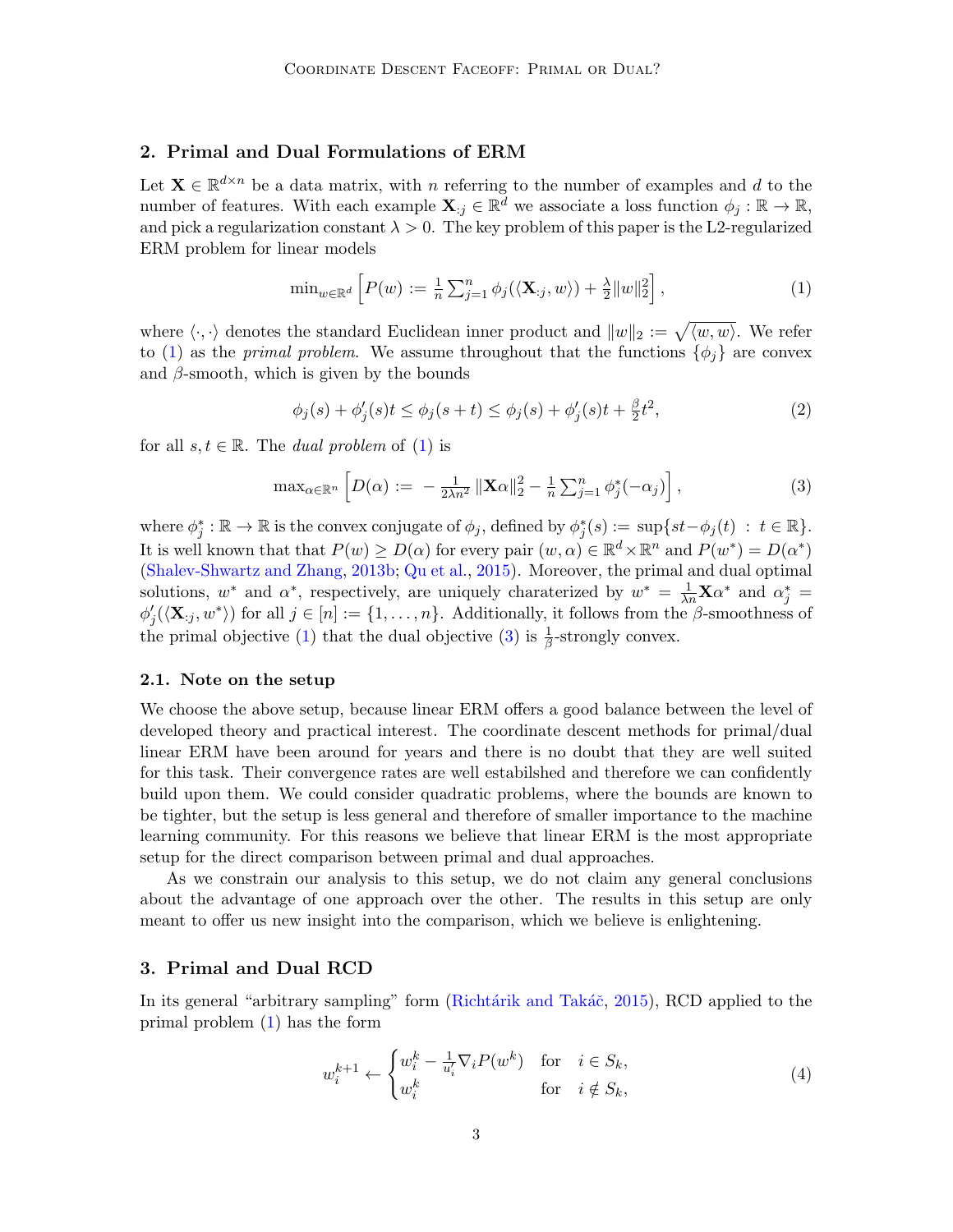where  $u'_1, \ldots, u'_d > 0$  are parameters of the method and  $\nabla_i P(w) = \frac{1}{n} \sum_{j=1}^n \phi'_j(\langle \mathbf{X}_{:j}, w \rangle) \mathbf{X}_{ij} +$  $\lambda w_i$  is the *i*th partial derivative of P at w. This update is performed for a random subset of the coordinates  $i \in S_k \subseteq [d]$  chosen in an i.i.d. fashion according to some sampling  $\hat{S}_P$ . The parameters  $u_i'$  are usually computed ahead of the iterative process and need to be selected carefully in order for the method to work (Richtárik and Takáč, [2015;](#page-12-8) Qu and Richtárik, [2016b\)](#page-11-9). A standard result is that one can set  $u_i' := \frac{\beta}{n}$  $\frac{\beta}{n}u_i + \lambda$ , where  $u = (u_1, \ldots, u_d)$  is chosen so as to satisfy the Expected Separable Overapproximation (ESO) inequality

<span id="page-3-2"></span><span id="page-3-1"></span>
$$
\mathbf{P} \circ \mathbf{XX}^{\top} \preceq \text{Diag}(p \circ u),\tag{5}
$$

where **P** is the  $d \times d$  matrix with entries  $P_{ij} = \mathbb{P}(i \in \hat{S}_P, j \in \hat{S}_P)$ ,  $p = \text{Diag}(\mathbf{P}) \in \mathbb{R}^d$ and ◦ denotes the Hadamard (element-wise) product of matrices. The resulting method is formally described as Algorithm [1.](#page-3-0) Note, that there are ways to run the method without precomputing  $u'_{i}$  (e.g. [\(Nesterov,](#page-11-0) [2012\)](#page-11-0)), but we will focus on the scenario where we compute them upfront, as this is the more standard way of developing the theory. We will focus on applying serial coordinate descent to  $(1)$  and  $(3)$ . For the case of generality we include them in the arbitrary sampling form.

<span id="page-3-0"></span>

| 1: Primal RCD:<br>NSync<br><b>Algorithm</b>                                                        | Algorithm 2: Dual RCD: Quartz (Qu et al.,<br>2015)                                                      |  |  |  |  |  |
|----------------------------------------------------------------------------------------------------|---------------------------------------------------------------------------------------------------------|--|--|--|--|--|
| (Richtárik and Takáč, 2015)                                                                        |                                                                                                         |  |  |  |  |  |
| <b>Input:</b> initial iterate $w^0 \in \mathbb{R}^d$ ; sampling                                    | <b>Input:</b> initial dual variables $\alpha^0 \in$<br>$\mathbb{R}^n$ , sampling $S_D$ ; ESO parameters |  |  |  |  |  |
| Sp;                                                                                                |                                                                                                         |  |  |  |  |  |
| ESO parameters $u_1, \ldots, u_d > 0$                                                              | $v_1, \ldots, v_n > 0$                                                                                  |  |  |  |  |  |
| Initialize: $z^0 = \mathbf{X}^\top w^0$                                                            | Initialize: set $w^0 = \frac{1}{\lambda_n} \mathbf{X} \alpha^0$                                         |  |  |  |  |  |
| for $k = 0, 1, $ do                                                                                | for $k = 0, 1, $ do                                                                                     |  |  |  |  |  |
| Sample $S_k \subseteq [d]$ according to $S_P$                                                      | Sample $S_k \subseteq [n]$ according to $S_D$                                                           |  |  |  |  |  |
| for $i \in S_k$ do                                                                                 | for $j \in S_k$ do                                                                                      |  |  |  |  |  |
| $\Delta_i^k$ = (next line)                                                                         | $\Delta_i^k = \arg \max_{h \in \mathbb{R}} \{-\phi_j^*(-(\alpha_j + h))\}$                              |  |  |  |  |  |
| $-\frac{n}{\beta u+\lambda n}(\frac{1}{n}\sum_{i=1}^n\phi'_i(z_i^k)\mathbf{X}_{ij}+\lambda w_i^k)$ | $-h\langle \mathbf{X}_{:j},w\rangle-\frac{v_jh^2}{2\lambda n}\}$                                        |  |  |  |  |  |
| Update $w_i^{k+1} = w_i^k + \Delta_i^k$                                                            | Update $\alpha_i^{k+1} = \alpha_i^k + \Delta_i^k$                                                       |  |  |  |  |  |
| end for                                                                                            | end for                                                                                                 |  |  |  |  |  |
| for $i \notin S_k$ do                                                                              | for $j \notin S_k$ do                                                                                   |  |  |  |  |  |
| $w_i^{k+1} = w_i^k$                                                                                | $\alpha_i^{k+1} = \alpha_i^k$                                                                           |  |  |  |  |  |
| end for                                                                                            | end for                                                                                                 |  |  |  |  |  |
| Update $z^{k+1} = z^k + \sum_{i \in S_k} \Delta_i^k \mathbf{X}_{i:}$                               | Update $w^{k+1} = w^k + \frac{1}{\lambda n} \sum_{j \in S_k} \Delta_j^k \mathbf{X}_{:j}$                |  |  |  |  |  |
| end for                                                                                            | end for                                                                                                 |  |  |  |  |  |

When applying RCD to the dual problem [\(3\)](#page-2-1), we can't proceed as above since the functions  $\phi_j^*$  are not necessarily smooth, and hence we can't compute the partial derivatives of the dual objective. The standard approach here is to use a proximal variant of RCD (Richtárik and Takáč, [2015\)](#page-12-2). In particular, Algorithm [2](#page-3-1) has been analyzed in  $(Qu et al.,)$  $(Qu et al.,)$ [2015\)](#page-11-8). Like Algorithm [1,](#page-3-0) Algorithm [2](#page-3-1) is also capable to work with an arbitrary sampling, which in this case is a random subset of [n]. The ESO parameters  $v = (v_1, \ldots, v_j)$  must in this case satisfy the ESO inequality

<span id="page-3-3"></span>
$$
\mathbf{Q} \circ \mathbf{X}^{\top} \mathbf{X} \preceq \text{Diag}(q \circ v), \tag{6}
$$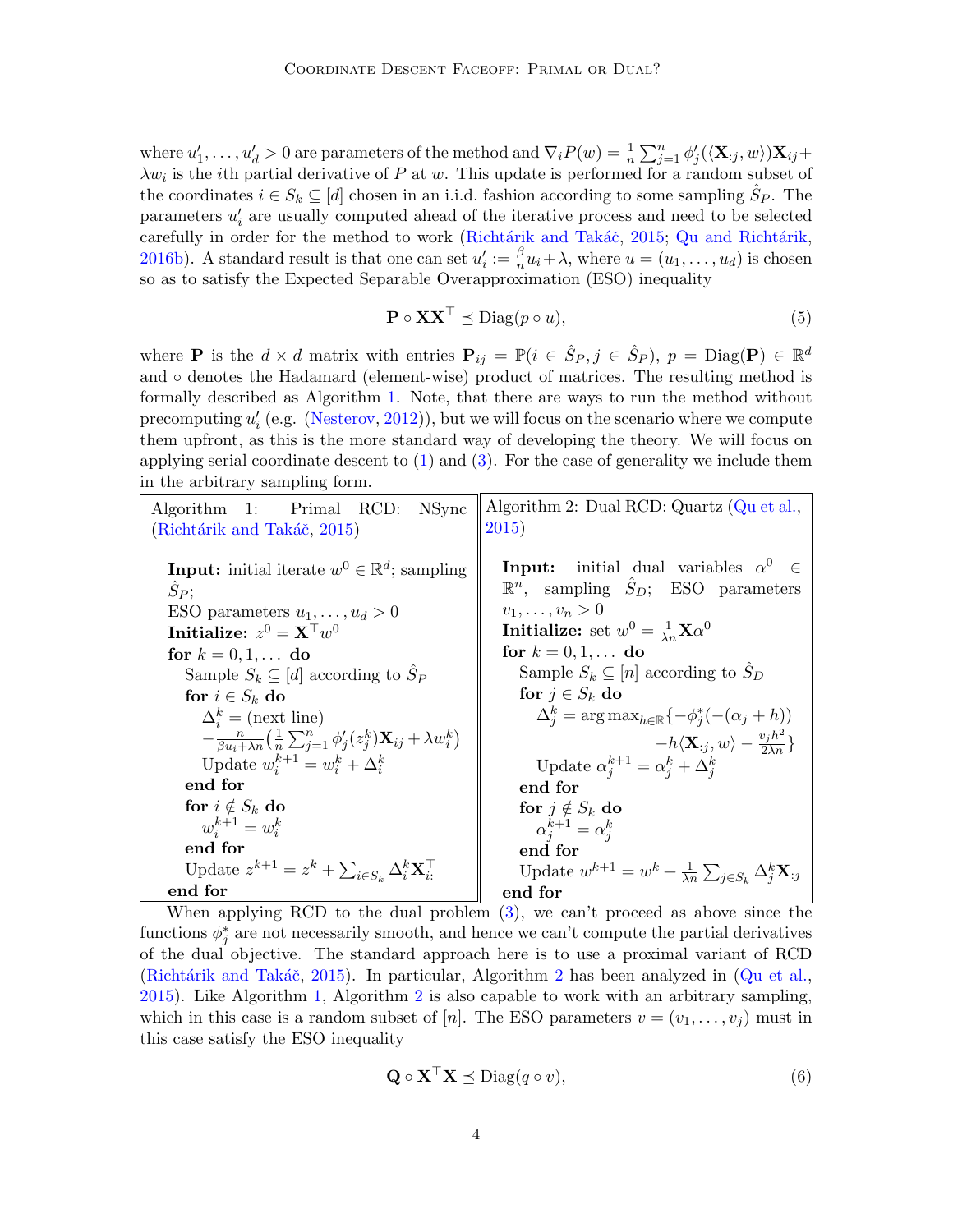where **Q** is an  $n \times n$  matrix with entries  $\mathbf{Q}_{ij} = \mathbb{P}(i \in \hat{S}_D, j \in \hat{S}_D)$  and  $q = \text{Diag}(\mathbf{Q}) \in \mathbb{R}^n$ .

If we assume that  $|\hat{S}_P| = 1$  (resp.  $|\hat{S}_D| = 1$ ) with probability 1 (i.e., of the samplings are "serial"), then it is trivial to observe that  $(5)$  (resp.  $(6)$ ) holds with

<span id="page-4-3"></span>
$$
u = \text{Diag}(\mathbf{X}\mathbf{X}^{\top}) \qquad (\text{resp. } v = \text{Diag}(\mathbf{X}^{\top}\mathbf{X})). \tag{7}
$$

The proof of the above and other easily computable expressions for  $u$  (resp.  $v$ ) for more complicated samplings can be found in  $(Qu and Richtarik, 2016b)$  $(Qu and Richtarik, 2016b)$ .

### 3.1. Note on the methods

To understand the key differences in convergence properties of these two approaches, we analyse their behaviour in their most basic formulations. In practice, both methods can be extended in many different ways, including possibilities as: line-search, adaptive probabilities [\(Csiba et al.,](#page-11-10) [2015\)](#page-11-10), local smoothness [\(Vainsencher et al.,](#page-12-9) [2015\)](#page-12-9), and more. All these extensions offer empirical speed-up, but the theoretical speed-up cannot be quantified. At the same time all of them use additional computations, which in combination with the last point renders them uncomparable with standard version of RCD.

## 4. Iteration Complexity and Total Arithmetic Complexity

In this section we give expressions for the total expected arithmetic complexity of the two algorithms.

#### 4.1. Number of iterations

Iteration complexity of Algorithms [1](#page-3-0) and [2](#page-3-1) is described in the following theorem. We do not claim novelty here, the results follow by applying theorems in (Richtárik and Takáč, [2015\)](#page-12-8) and [\(Qu et al.,](#page-11-8) [2015\)](#page-11-8) to the problems [\(1\)](#page-2-0) and [\(3\)](#page-2-1), respectively. We include a proof sketch in the appendix.

<span id="page-4-0"></span>**Theorem 1** (Complexity: Primal vs Dual RCD) Let  $\{\phi_i\}$  be convex and  $\beta$ -smooth. (i) Let

<span id="page-4-1"></span>
$$
K_P(\hat{S}_P, \epsilon) := \max_{i \in [d]} \left( \frac{\beta u_i + \lambda n}{p_i \lambda n} \right) \log \left( \frac{c_P}{\epsilon} \right),\tag{8}
$$

where  $c_P$  is a constant depending on  $w^0$  and  $w^*$ . If  $\hat{S}_P$  is proper (i.e.,  $p_i > 0$  for all i), and u satisfies [\(5\)](#page-3-2), then iterates of primal RCD satisfy  $k \geq K_P(\hat{S}_P, \epsilon) \Rightarrow \mathbb{E}[P(w^k) P(w^*) \leq \epsilon.$ 

(ii) Let

<span id="page-4-2"></span>
$$
K_D(\hat{S}_D, \epsilon) := \max_{j \in [n]} \left( \frac{\beta v_j + \lambda n}{q_j \lambda n} \right) \log \left( \frac{c_D}{\epsilon} \right),\tag{9}
$$

where  $c_D$  is a constant depending on  $w^0$  and  $w^*$ . If  $\hat{S}_D$  is proper (i.e.,  $q_i > 0$  for all i), and u satisfies [\(6\)](#page-3-3), then iterates of dual RCD satisfy  $k \geq K_D(\hat{S}_D, \epsilon) \Rightarrow \mathbb{E}[P(w^k) - P(w^*)] \leq$  $\epsilon$ .

The above results are the standard state-of-the-art bounds for primal and dual coordinate descent. From now on we will use the shorthand  $K_P := K_P(\hat{S}_P, \epsilon)$  and  $K_D := K_D(\hat{S}_D, \epsilon)$ , when the quantity  $\epsilon$  and the samplings  $\hat{S}_P$  and  $\hat{S}_D$  are clear from the context.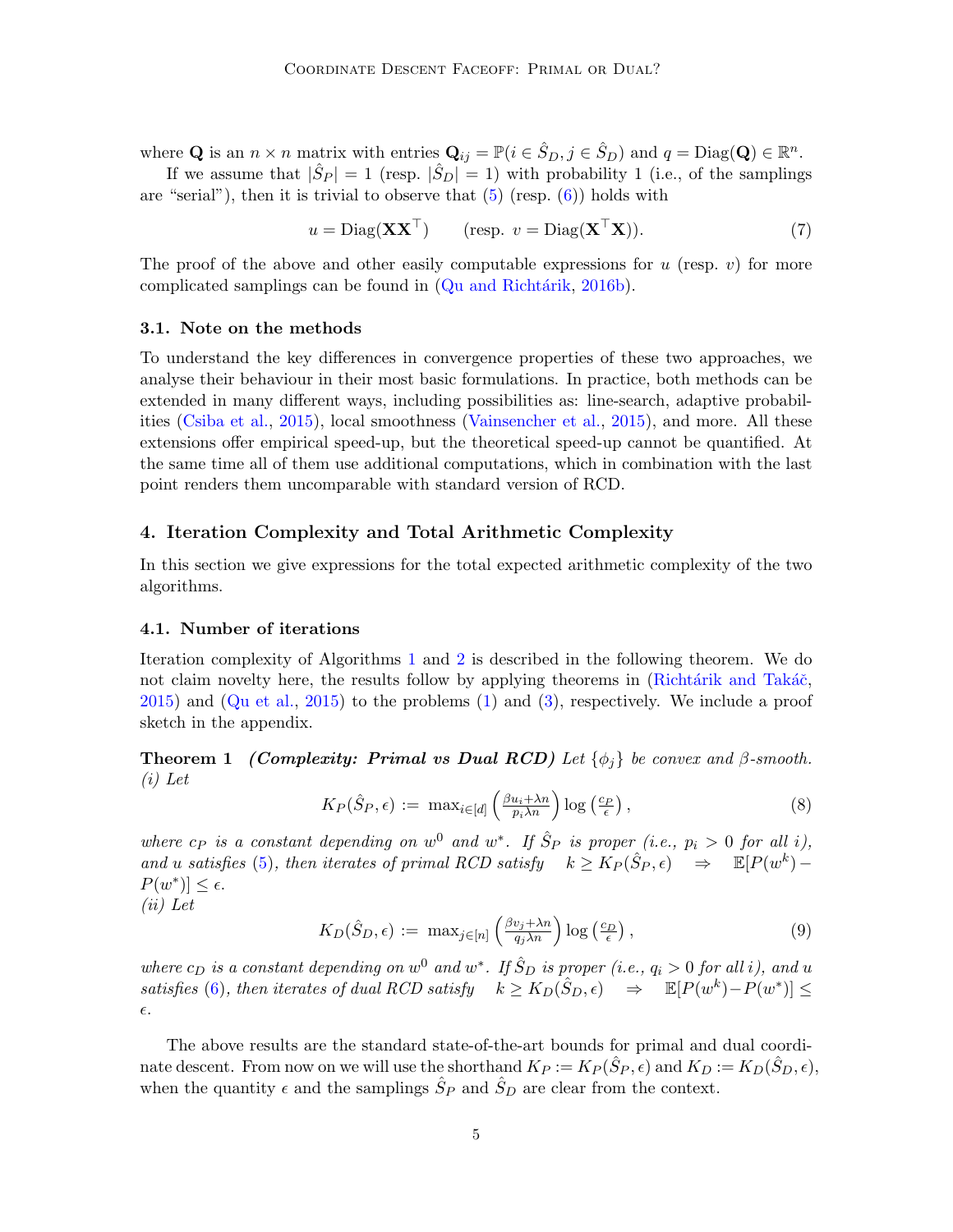### 4.2. Average cost of a single iteration

Let  $\|\cdot\|_0$  be the number of nonzeros in a matrix/vector. We can observe, that the com-putational cost associated with one iteration of Algorithm [1](#page-3-0) is  $\mathcal{O}(\|\mathbf{X}_{i:}\|_0)$  assuming that we picked the dimension i. As the dimension was picked randomly, we have to take the expectation over all the possible dimensions to get the average cost of an iteration. This leads us to the cost

<span id="page-5-0"></span>
$$
W_P(\mathbf{X}, \hat{S}_P) := \mathcal{O}\left(\mathbb{E}\left[\sum_{i \in \hat{S}_P} ||\mathbf{X}_{i:}||_0\right]\right) = \mathcal{O}\left(\sum_{i=1}^d p_i ||\mathbf{X}_{i:}||_0\right),\tag{10}
$$

for Algorithm [1](#page-3-0) and similarly for Algorithm [2](#page-3-1) the average cost is

<span id="page-5-1"></span>
$$
W_D(\mathbf{X}, \hat{S}_D) := \mathcal{O}\left(\mathbb{E}\left[\sum_{j \in \hat{S}_D} \|\mathbf{X}_{:j}\|_0\right]\right) = \mathcal{O}\left(\sum_{j=1}^n q_i \|\mathbf{X}_{:j}\|_0\right).
$$
(11)

From now on we will use the shorthand  $W_P := W_P(\mathbf{X}, \hat{S}_P)$  and  $W_D := W_D(\mathbf{X}, \hat{S}_D)$ , when the matrix **X** and the samplings  $\hat{S}_P$  and  $\hat{S}_D$  are clear from the context.

We remark that the constant hidden in  $\mathcal O$  may be larger for Algorithm [1](#page-3-0) than for Algorithm [2.](#page-3-1) The reason for this is that for Algorithm [1](#page-3-0) we compute the one-dimensional derivative  $\phi'_j$  for every nonzero term in the sum, while for Algorithm [2](#page-3-1) we do this only once. Depending on the loss  $\phi_j$ , this may lead to slower iterations. There is no difference if we use the squared loss as  $\phi_j$ . On the other hand, if  $\phi_j$  is the logistic loss and we compute  $\phi'_j$ directly, experimentation shows that the constant can be around 50. However, in practice this constant can be often completely diminished, for example by using a look-up table.

#### 4.3. Total complexity

By combining the bounds on the number of iterations provided by Theorem [1](#page-4-0) with the formulas  $(10)$  and  $(11)$  for the cost of a single iteration we obtain the following expressions for the *total complexity* of the two algorithms, where we ignore the logarithmic terms and drop the  $\mathcal O$  symbol:

<span id="page-5-3"></span><span id="page-5-2"></span>
$$
T_P(\mathbf{X}, \hat{S}_P) := K_P W_P \stackrel{(8)+(10)}{=} \left( \max_{i \in [d]} \frac{\beta u_i + \lambda n}{p_i \lambda n} \right) \left( \sum_{i=1}^d p_i \|\mathbf{X}_{i:}\|_0 \right), \tag{12}
$$

$$
T_D(\mathbf{X}, \hat{S}_D) := K_D W_D \stackrel{(9) + (11)}{=} \left( \max_{j \in [n]} \frac{\beta v_j + \lambda n}{q_j \lambda n} \right) \left( \sum_{j=1}^n q_j \|\mathbf{X}_{:j}\|_0 \right). \tag{13}
$$

Again, from now on we will use the shorthand  $T_P := T_P(\mathbf{X}, \hat{S}_P)$  and  $T_D := T_D(\mathbf{X}, \hat{S}_D)$ , when the matrix **X** and the samplings  $\hat{S}_P$  and  $\hat{S}_D$  are clear from the context.

### 5. Choosing a Sampling that Minimizes the Total Complexity

In this section we identify the *optimal sampling* in terms of the *total complexity*. This is different from previous results on *importance sampling*, which neglect to take into account the cost of the iterations (Richtárik and Takáč, [2015;](#page-12-10) [Qu et al.,](#page-11-8) 2015; [Zhao and Zhang,](#page-12-10) 2015; [Needell et al.,](#page-11-11) [2014\)](#page-11-11). For simplicity, we shall only consider *serial* samplings, i.e., samplings which only pick a single coordinate at a time. The situation is much more complicated with non-serial samplings where first importance sampling results have only been derived recently (Csiba and Richtárik, [2016\)](#page-11-12).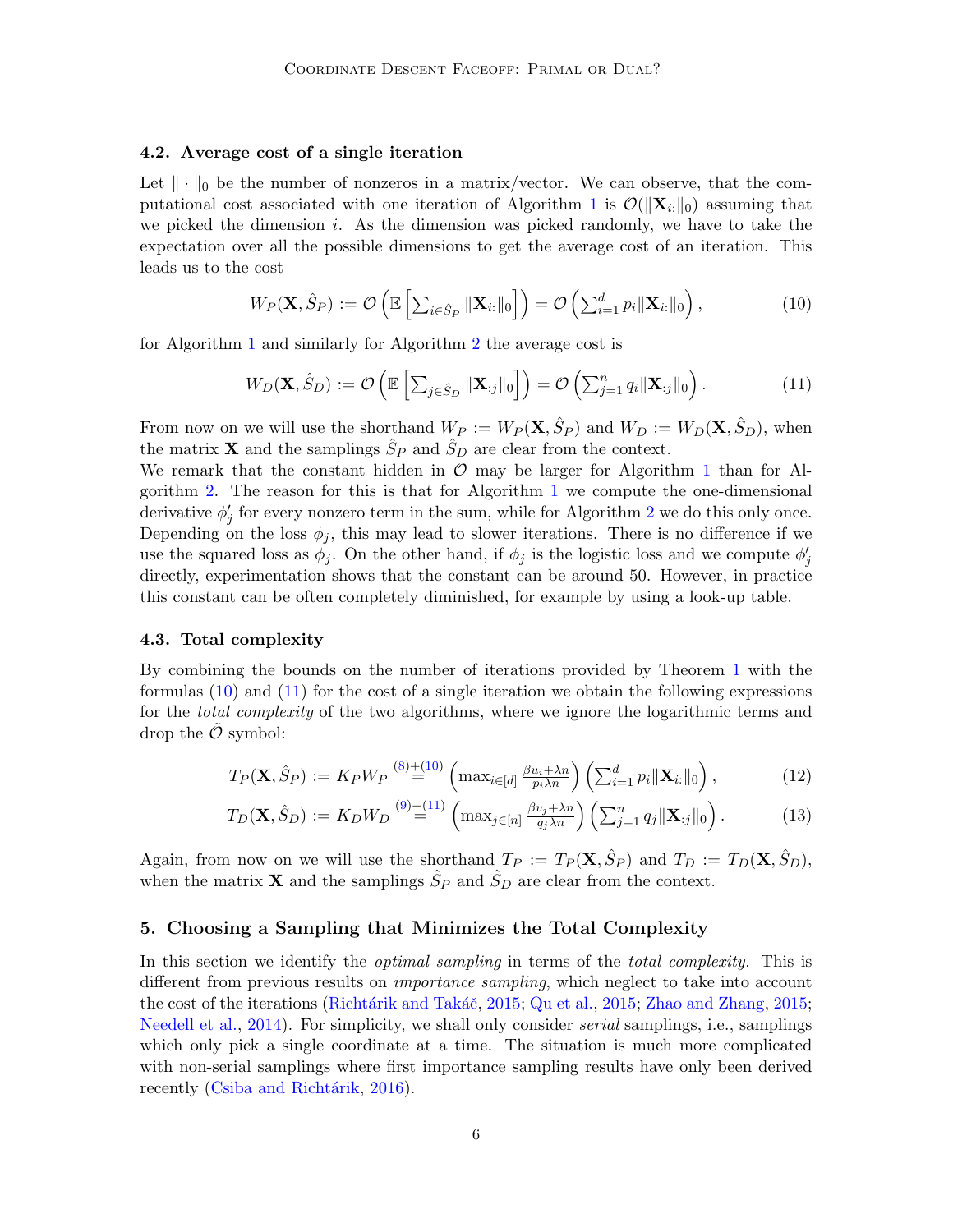#### 5.1. Uniform Sampling

The simplest serial sampling is the *uniform sampling*: it selects every coordinate with the same probability, i.e.  $p_i = 1/d$ ,  $\forall i \in [d]$  and  $q_j = 1/n$ ,  $\forall j \in [n]$ . In view of [\(12\)](#page-5-2), [\(13\)](#page-5-3) and  $(7)$ , we get

$$
T_P = \|\mathbf{X}\|_0 \left(1 + \frac{\beta}{\lambda n} \max_{i \in [d]} \|\mathbf{X}_{i:}\|_2^2\right) \qquad \text{and} \qquad T_D = \|\mathbf{X}\|_0 \left(1 + \frac{\beta}{\lambda n} \max_{j \in [n]} \|\mathbf{X}_{:j}\|_2^2\right).
$$

We can now clearly see that whether  $T_P \leq T_D$  or  $T_P \geq T_D$  does not simply depend on d vs n, but instead depends on the relative value of the quantities  $\max_{i \in [d]} ||\mathbf{X}_{i}||_{2}^{2}$  and  $\max_{j\in[n]} \|X_{:j}\|_2^2$ . Having said that, we shall not study these quantities in this paper. The reason for this is that for the sake of brevity, we shall instead focus on comparing the primal and dual RCD methods for optimal sampling which minimizes the total complexity, in which case we will obtain different quantities.

## 5.2. Importance Sampling

By *importance sampling* we mean the serial sampling  $\hat{S}_P$  (resp.  $\hat{S}_D$ ) which minimizes the bounds  $K_P$  in [8](#page-4-1) (resp.  $K_D$  in [\(9\)](#page-4-2)). It can easily be seen (see also (Richtárik and Takáč, [2015\)](#page-12-8), [\(Qu et al.,](#page-11-8) [2015\)](#page-11-8), [\(Zhao and Zhang,](#page-12-10) [2015\)](#page-12-10)), that importance sampling probabilities are given by

<span id="page-6-0"></span>
$$
p_i^* = \frac{\beta u_i + \lambda n}{\sum_l (\beta u_l + \lambda n)} \quad \text{and} \quad q_j^* = \frac{\beta v_j + \lambda n}{\sum_l (\beta v_l + \lambda n)}.
$$
 (14)

On the other hand, one can observe that the average iteration cost of importance sampling may be larger than the average iteration cost of uniform serial sampling. Therefore, it is a natural question to ask, whether it is necessarily better. In view of  $(12)$ ,  $(13)$  and  $(14)$ , the total complexities for importance sampling are

<span id="page-6-1"></span>
$$
T_P = \|\mathbf{X}\|_0 + \frac{\beta}{\lambda n} \sum_{i=1}^d \|\mathbf{X}_{i:}\|_0 \|\mathbf{X}_{i:}\|_2^2 \quad \text{and} \quad T_D = \|\mathbf{X}\|_0 + \frac{\beta}{\lambda n} \sum_{j=1}^n \|\mathbf{X}_{:j}\|_0 \|\mathbf{X}_{:j}\|_2^2. \tag{15}
$$

Since a weighted average is smaller than the maximum, the total complexity of both methods with importance sampling is always better than with uniform sampling. However, this does not mean that importance sampling is the sampling that minimizes total complexity.

### 5.3. Optimal Sampling

The next theorem states that, in fact, importance sampling *does* minimize the total complexity.

<span id="page-6-2"></span>**Theorem 2** The optimal serial sampling (i.e., the serial sampling minimizing the total expected complexity  $T_P$  (resp,  $T_D$ )) is the importance sampling [\(14\)](#page-6-0).

### 6. The Face-Off

In this section we investigate the two quantities in [\(15\)](#page-6-1),  $T_P$  and  $T_D$ , measuring the total complexity of the two methods as functions of the data X. Clearly, it is enough to focus on the quantities

<span id="page-6-3"></span>
$$
C_P(\mathbf{X}) := \sum_{i=1}^d ||\mathbf{X}_{i:}||_0 ||\mathbf{X}_{i:}||^2 \quad \text{and} \quad C_D(\mathbf{X}) := \sum_{j=1}^n ||\mathbf{X}_{:j}||_0 ||\mathbf{X}_{:j}||^2. \quad (16)
$$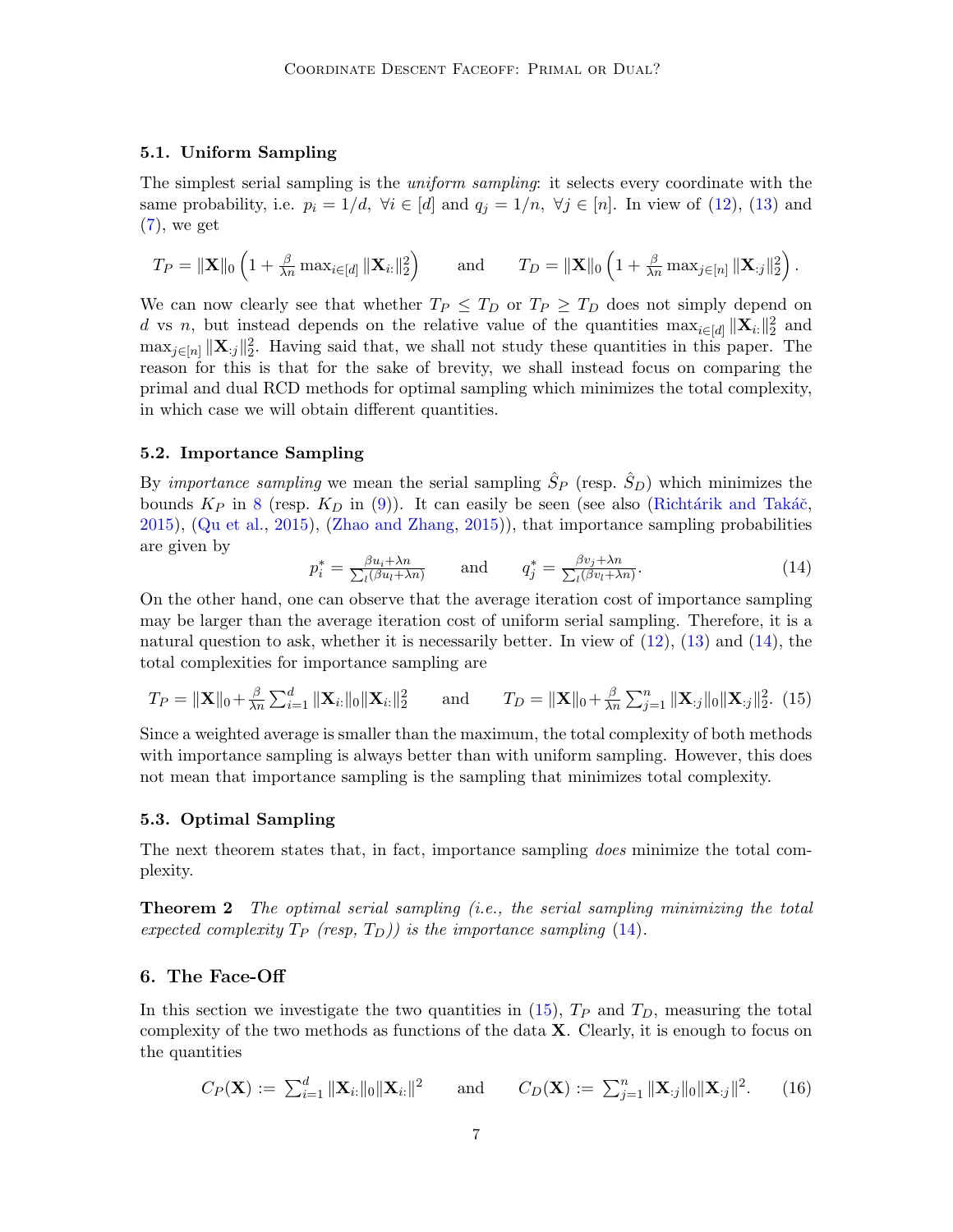We shall ask questions such as: when is  $C_P(X)$  larger/smaller than  $C_D(X)$ , and by how much. In this regard, it is useful to note that  $C_P(\mathbf{X}) = C_D(\mathbf{X}^{\top})$ . Our first result gives tight lower and upper bounds on their ratio.

<span id="page-7-0"></span>**Theorem 3** For any  $\mathbf{X} \in \mathbb{R}^{d \times n}$  with no zero rows or columns, we have the bounds  $\|\mathbf{X}\|_F^2 \leq$  $C_P(\mathbf{X}) \le n ||\mathbf{X}||_F^2$  and  $||\mathbf{X}||_F^2 \le C_D(\mathbf{X}) \le d ||\mathbf{X}||_F^2$ . It follows that  $1/d \le C_P(\mathbf{X})/C_D(\mathbf{X}) \le n$ . Moreover, all these bounds are tight.

Since  $C_P(\mathbf{X})$  (resp.  $C_D(\mathbf{X})$ ) can dominate the expression [\(12\)](#page-5-2) (resp. [\(13\)](#page-5-3)) for total complexity, it follows that, depending on the data matrix  $\bf{X}$ , the primal method can be up to d times faster than the dual method, and up to n times slower than the dual method. Note, that for the above result to hold, we need to have the magnitudes of the individual entries in  $X$  potentially unbounded. However, this is not the case in practice. In the following sections we study more restricted classes of matrices, for which we are still able to claim some theoretical results.

#### 6.1. Dense Data

If **X** is a dense deterministic matrix  $(X_{ij} \neq 0$  for all  $i, j$ ), then  $C_P(X) = n||X||_F^2$  and  $C_D(\mathbf{X}) = d\|\mathbf{X}\|_F^2$ , and we reach the same conclusion as for random data: everything boils down to  $d$  vs  $n$ .

#### <span id="page-7-3"></span>6.2. Binary Data

In Theorem [3](#page-7-0) we showed, that without further constraints on the data we cannot say directly from  $d$  and  $n$ , which of the approaches will perform better. The main argument in the proof of Theorem [3](#page-7-0) is based on the possibility of arbitrary magnitudes of the individual data entries. In this part we go to the other extreme – we assume that all the magnitudes of the non-zero entries are the same.

Let  $\mathbb{B}^{d \times n}$  denote the set of  $d \times n$  matrices **X** with (signed) binary elements, i.e., with  $\mathbf{X}_{ij} \in \{-1,0,1\}$  for all i, j. Note, that the following results trivially hold also for entries in  ${-a, 0, a}$ , for any  $a \neq 0$ . By  $\mathbb{B}_{\neq 0}^{d \times n}$  we denote the set of all matrices in  $\mathbb{B}^{d \times n}$  with nonzero columns and rows. We have the following theorems, which are proved in the appendix.

<span id="page-7-2"></span>**Theorem 4** Let  $d \leq n \leq \frac{d^2}{4} - \frac{3}{2}$  $\frac{3}{2}d-1$ . Then there exists a matrix  $\mathbf{X} \in \mathbb{B}_{\neq 0}^{d \times n}$  such that  $C_P(\mathbf{X}) < C_D(\mathbf{X})$ . Symetrically, if  $n \leq d \leq \frac{n^2}{4} - \frac{3}{2}$  $\frac{3}{2}n-1$  then there exists a matrix  $\mathbf{X} \in \mathbb{B}_{\neq 0}^{d \times n}$  $\neq 0$ such that  $C_D(\mathbf{X}) < C_P(\mathbf{X})$ .

The above theorem shows, that even if  $n = \mathcal{O}(d^2)$ , the primal method can be better than the dual method – and vice-versa.

<span id="page-7-1"></span>**Theorem 5** Let  $\mathbf{X} \in \mathbb{B}_{\neq 0}^{d \times n}$ . If  $d \geq n$  and  $\|\mathbf{X}\|_0 \geq n^2 + 3n$ , then  $C_P(\mathbf{X}) \leq C_D(\mathbf{X})$ . By symmetry, if  $n \geq d$  and  $\|\mathbf{X}\|_0 \geq d^2 + 3d$ , then  $C_D(\mathbf{X}) \leq C_P(\mathbf{X})$ .

<span id="page-7-4"></span>This result says that for binary data, and  $d \geq n$ , the primal method is better than the dual method even for non-dense data, as long as the the data is "dense enough". Observe that as long as  $d \geq n^2 + 3n$ , all matrices  $\mathbf{X} \in \mathbb{B}_{\neq 0}^{d \times n}$  satisfy  $\|\mathbf{X}\|_0 \geq d \geq n^2 + 3n \geq n$ . This leads to the following corollary.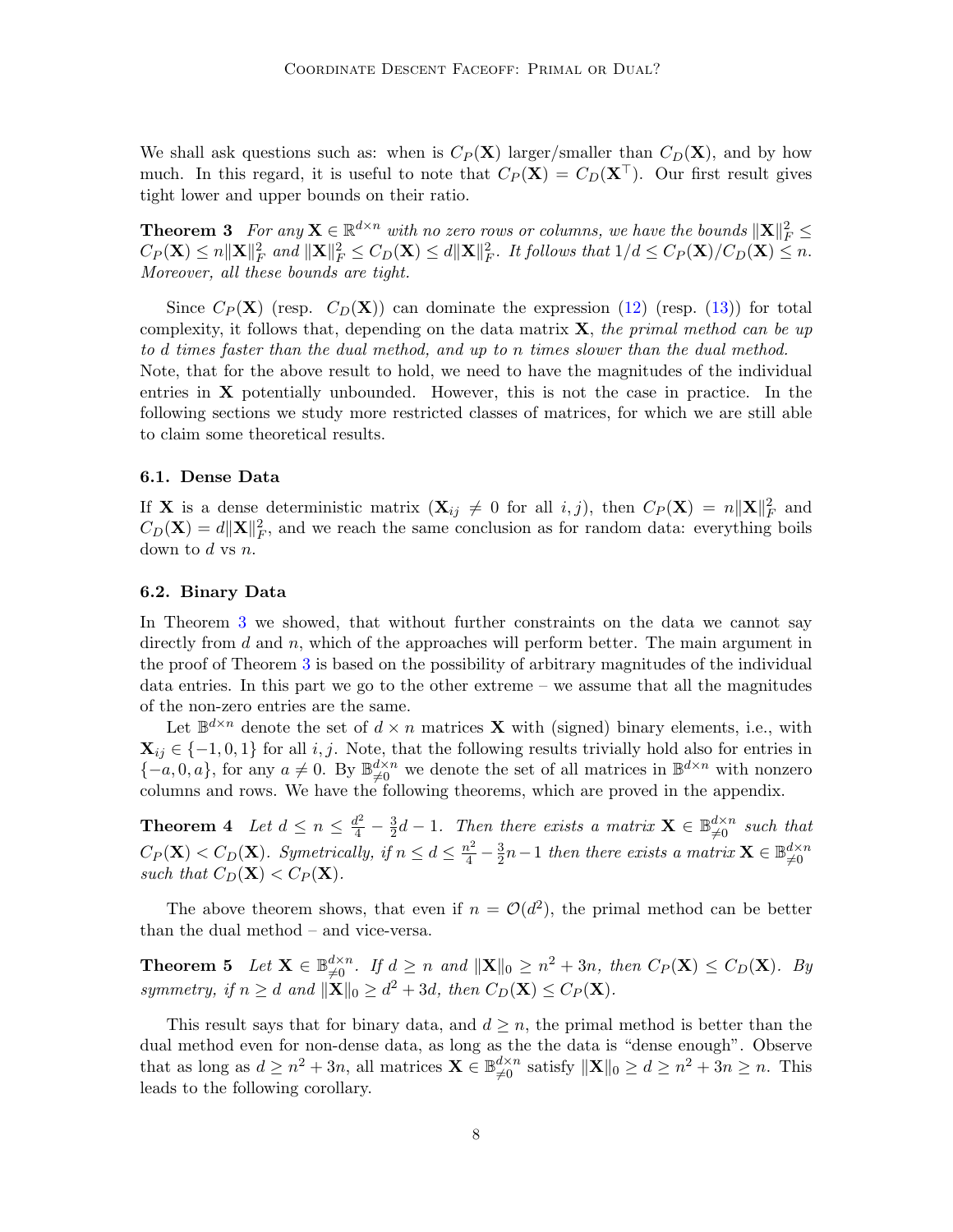<span id="page-8-0"></span>

| dataset  |       | $\boldsymbol{n}$ | density | $\ \mathbf{X}\ _0$ $C_P$                                                  | $C_{D}$ | $T_P/T_D$ |
|----------|-------|------------------|---------|---------------------------------------------------------------------------|---------|-----------|
| news     |       |                  |         | $1,355,191$ $19,996$ $0.03\%$ $9,097,916$ $3 \times 10^7$ $9 \times 10^6$ |         | 2.0       |
| leukemia | 7.129 |                  |         | 38 100.00\% 270.902 $1 \times 10^7$ $2 \times 10^9$                       |         | 0.5       |

Table 1: Details on the datasets used in the experiments

**Corollary 6** If  $d \geq n^2 + 3n$ , then for all  $\mathbf{X} \in \mathbb{B}_{\neq 0}^{d \times n}$  we have  $C_P(\mathbf{X}) \leq C_D(\mathbf{X})$ . By symmetry, if  $n \geq d^2 + 3d$ , then for all  $\mathbf{X} \in \mathbb{B}_{\neq 0}^{d \times n}$  we have  $C_D(\mathbf{X}) \leq C_P(\mathbf{X})$ .

The corollary states that for binary data where the number of features  $(d)$  is large enough in comparison with the number of examples  $(n)$ , the primal method will be always better – and vice versa.

### 7. Experiments

We conducted experiments on both real and synthetic data. The problem we were interested in is a standard logistic regression with an L2-regularizer, i.e.,

$$
P(w) = \frac{1}{n} \sum_{j=1}^{n} \log(1 + \exp(-y_j \langle \mathbf{X}_{:j}, w \rangle)) + \frac{\lambda}{2} ||w||_2^2.
$$

In all our experiments we used  $\lambda = 1/n$  and we normalized all the entries of **X** by the average column norm. As there is no closed form solution for logistic loss for  $\Delta_j^k$  in Algorithm [2.](#page-3-1) Therefore we use a variant of Algorithm [2](#page-3-1) where  $\Delta_j^k = \eta(\phi_j'(\langle \mathbf{X}_{:j}, w \rangle) + \alpha_j^k)$  with the step size  $\eta$  defined as  $\eta = \min_{j \in [n]} (q_j \lambda n) / (\beta v_j + \lambda n)$ . This variant has the same convergence rate guarantees as Algorithm [2](#page-3-1) and does not require exact minimization [\(Qu et al.,](#page-11-8) [2015\)](#page-11-8). We plot the training error against the number of passes through the data. One pass corresponds to looking at  $\|\mathbf{X}\|_0$  nonzero entries of **X**, but not necessarily all of them, as we can visit some of them multiple times.

We showcase the conclusions from the theory on two real datasets and multiple synthetic datasets. We constructed all the synthetic experiments in a way, that according to the theory the primal approach should be better. We note, that the same plots could be generated symmetrically for the dual approach.

#### 7.1. General Data

We look at the matrices which give the worst-case bounds for general matrices (Theorem [3\)](#page-7-0) and their empirical properties for different choices of  $d$  and  $n$ . These matrices have highly non-uniform distribution of the nonzeros and moreover require the entries to have their magnitudes differ by many orders (see the proof of Theorem [3\)](#page-7-0). We performed 2 experiments, where we showed the potential empirical speedup for the primal method for  $d = n$ and also for  $d \ll n$  (which is highly unfavourable for the primal method). The corresponding figures are Figure [1a](#page-9-0) and [1b.](#page-9-1) For a square dataset, we can clearly observe a large speed-up. For  $d \ll n$  we can observe, that the theory holds and the primal method is still faster, but because of numerical issues (as mentioned, the magnitutes of the entries differ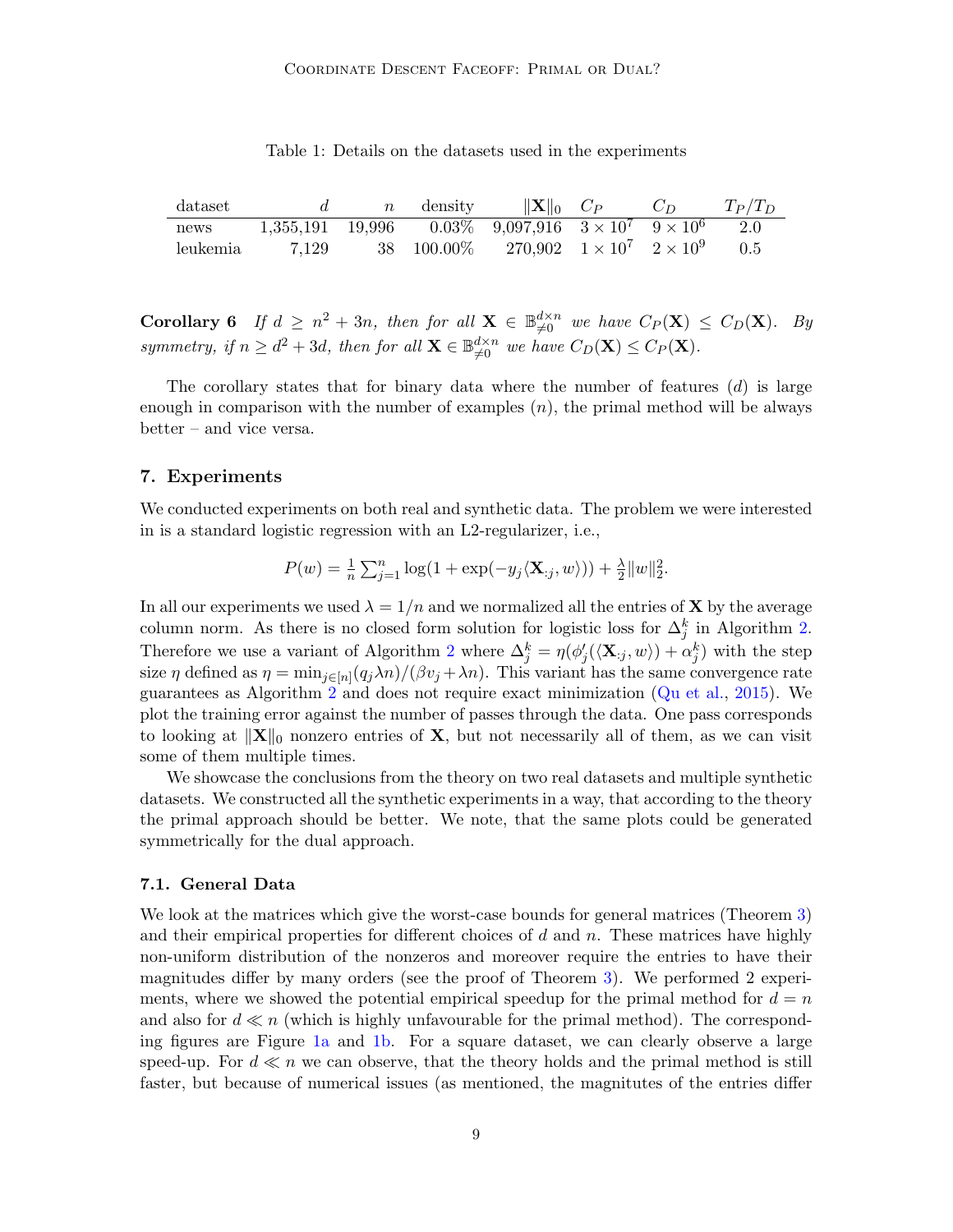<span id="page-9-0"></span>by many orders) and the fact that the optimal value is very close to an "initial guess" of the algorithm, the difference in speed is more difficult to observe.

<span id="page-9-3"></span><span id="page-9-1"></span>

<span id="page-9-4"></span>Figure 1: Testing the worst case for general matrices and real datasets.

### 7.2. Synthetic Binary Data

We looked at matrices with all entries in  $\{a, -a, 0\}$  for some  $a \neq 0$ . We fixed the number of features to be  $d = 100$  and we varied the number of examples n and the sparsity level  $\alpha = ||\mathbf{X}||_0$ . For each triplet  $[d, n, \alpha]$  we produced the worst-case matrix for dual RCD according to the developed theory (for more details see Theorem [9](#page-16-0) in the Appendix). The results are in Figure 2.

Each row corresponds to one fixed value of  $n$ , while each column corresponds to one sparsity level  $\alpha$  given by the proportion of nonzero entries, e.g., nnz  $\sim 1\%$  stands for  $\alpha \sim 0.01 \cdot nd$ . In the experiments we can observe the behaviour described in Theorem [5.](#page-7-1) While  $n$  is comparable to  $d$ , the primal method outperforms the dual method. When the sparsity level α reaches values of  $\sim d^2$ , the dual method outperforms the primal although the matrix structure is much better suited for the primal method. Also note, that the right column corresponds to dense matrices, where larger  $n$  is the only dominant factor.

## 7.3. Real Data

We used two real datasets to showcase our theory: news and leukemia<sup>[2](#page-9-2)</sup>. The news dataset in Figure [1c](#page-9-3) is a nice example of our theory in practice. As shown in Table [1](#page-8-0) we have  $d \gg n$ , but the dual method is empirically faster than the primal one. The reason is simple: the news dataset uses a bag of words representation of news articles. If we look at the distribution of features (words), there are many words which appear just very rarely and there are words commonly used in many articles. The features have therefore a very skewed distribution of their nonzero entries. On the other hand, the examples have close to a

<span id="page-9-2"></span><sup>2.</sup> both datasets are available from https://www.csie.ntu.edu.tw/ cjlin/libsvmtools/datasets/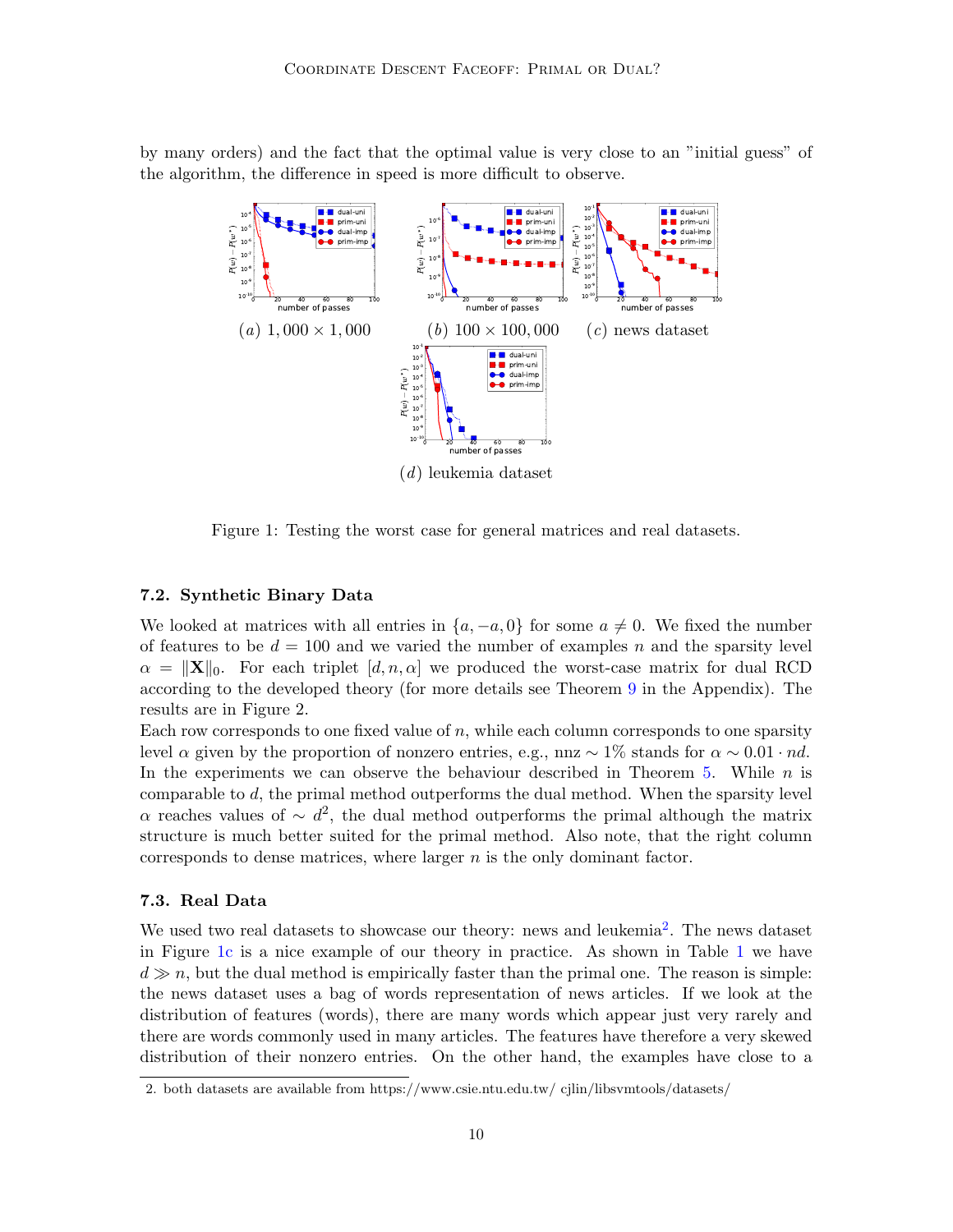

Figure 2: Worst-case experiments with various dimensions and sparsity levels for  $d = 100$ 

uniform distribution, as the number of distinct words in an article usually does not take on extreme values. As shown in the theory (proof of Theorem [9\)](#page-16-0), this distribution of nonzero entries highly favors the dual approach.

The leukemia dataset in Figure [1d](#page-9-4) is a fully dense dataset and  $d \gg n$ . Therefore, as our theoretical analysis shows, the primal approach should be better. The ratio between the runtimes is not very large, as the constant  $\|\mathbf{X}\|_0$  is of similar order as the additional term in the computation of the true runtime (recall  $(12)$ ,  $(13)$ ). The empirical speedup in Figures [1c](#page-9-3) and Figures [1d](#page-9-4) matches the theoretical predictions in the last column of Table [1.](#page-8-0)

### 8. Conclusions and Extensions

We have shown that the question whether RCD should be applied to the primal or the dual problem depends on the structure of the training dataset. For dense data, this simply boils down to whether we have more data or parameters, which is intuitively appealing. We have shown, both theoretically, and through experiments with synthetic and real datasets, that contrary to what seems to be a popular belief, primal RCD can outperform dual RCD even if  $n \gg d$  and vice-versa. If a user is willing to invest one pass over the data, we recommend to compare the quantities  $T_P$  and  $T_D$  (or  $C_P$  and  $C_D$ ) to figure out which approach has faster convergence according to the theory.

In order to focus on the main message, we have chosen to present our results for simple (as opposed to "accelerated") variants of RCD. However, our results can be naturally extended to accelerated variants of RCD, such as APPROX (Fercoq and Richtárik, [2015\)](#page-11-13), ASDCA [\(Shalev-Shwartz and Zhang,](#page-12-11) [2013a\)](#page-12-11), APCG [\(Lin et al.,](#page-11-14) [2014\)](#page-11-14), ALPHA [\(Qu and](#page-11-15) Richtárik, [2016a\)](#page-11-15) and SPDC [\(Zhang and Xiao,](#page-12-12) [2015\)](#page-12-12).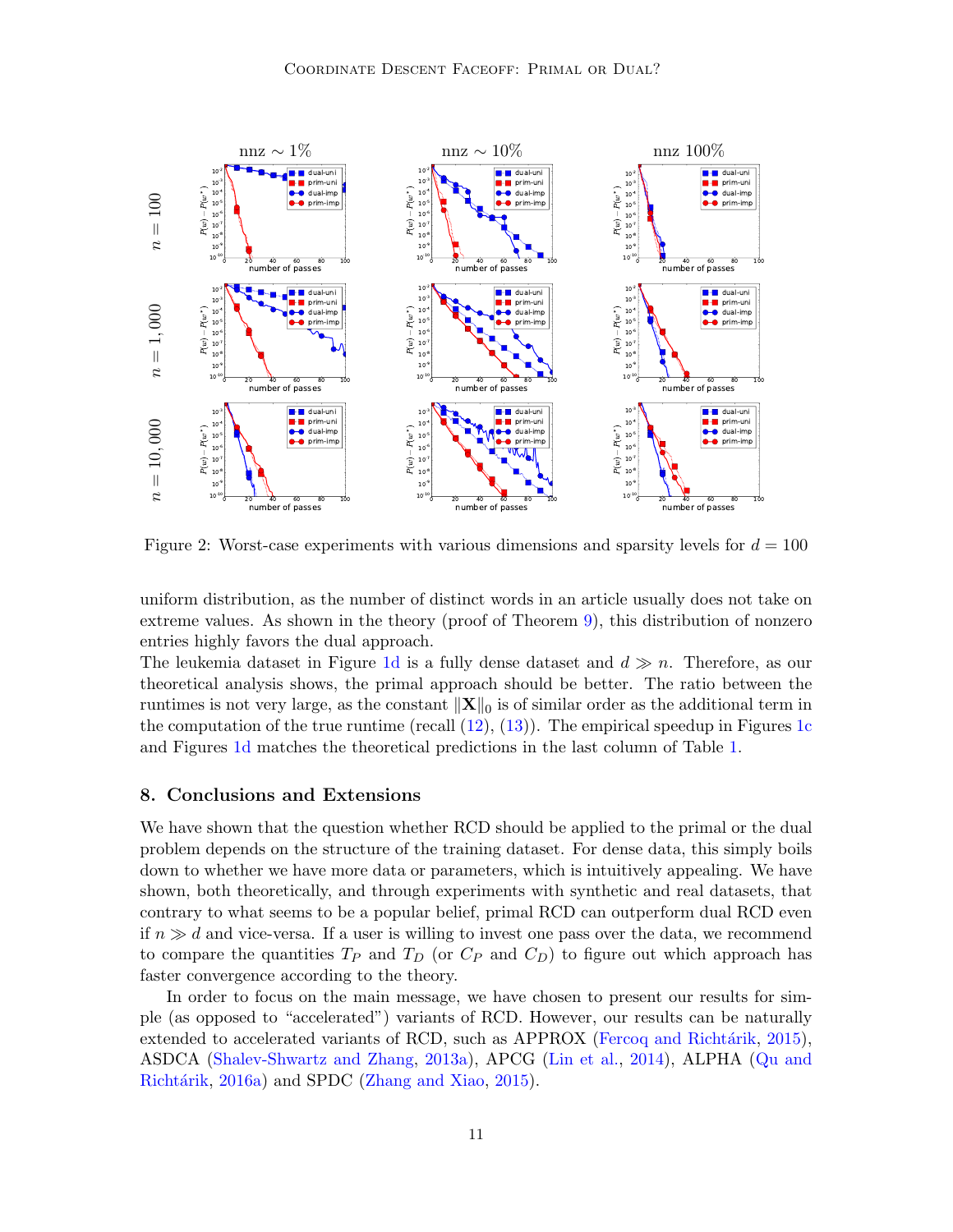## References

- <span id="page-11-12"></span>D. Csiba and P. Richtárik. Importance sampling for minibatches.  $arXiv:1602.02283$ , 2016.
- <span id="page-11-10"></span>D. Csiba, Z. Qu, and P. Richtárik. Stochastic dual coordinate ascent with adaptive probabilities. ICML, 2015.
- <span id="page-11-5"></span>A. Defazio, F. Bach, and S. Lacoste-Julien. SAGA: a fast incremental gradient method with support for non-strongly convex composite objectives. In NIPS 27, pages 1646– 1654, 2014.
- <span id="page-11-13"></span>O. Fercoq and P. Richtárik. Accelerated, parallel, and proximal coordinate descent. SIAM Journal on Optimization, 25(4):1997–2023, 2015.
- <span id="page-11-1"></span>O. Fercoq, Z. Qu, P. Richtárik, and M. Takáč. Fast distributed coordinate descent for minimizing non-strongly convex losses. IEEE Int. Workshop on Machine Learning for Signal Processing, 2014.
- <span id="page-11-2"></span>R. Johnson and T. Zhang. Accelerating stochastic gradient descent using predictive variance reduction. In NIPS 26, 2013.
- <span id="page-11-3"></span>J. Konečný and P. Richtárik. S2GD: Semi-stochastic gradient descent methods. arXiv:1312.1666, 2013.
- <span id="page-11-7"></span>J. Konečný, Z. Qu, and P. Richtárik. Semi-stochastic coordinate descent.  $arXiv:1412.6293$ , 2014.
- <span id="page-11-4"></span>J. Konečný, J. Lu, P. Richtárik, and M. Takáč. mS2GD: Mini-batch semi-stochastic gradient descent in the proximal setting. IEEE J. of Selected Topics in Sig. Proc.,  $10(2):242-255$ , 2016.
- <span id="page-11-14"></span>Q. Lin, Z. Lu, and L. Xiao. An accelerated proximal coordinate gradient method. In NIPS 27, pages 3059–3067, 2014.
- <span id="page-11-6"></span>J. Mairal. Incremental majorization-minimization optimization with application to largescale machine learning. SIAM Journal on Optimization, 25(2):829–855, 2015.
- <span id="page-11-11"></span>D. Needell, R. Ward, and N. Srebro. Stochastic gradient descent, weighted sampling, and the randomized kaczmarz algorithm. In NIPS 27, pages 1017–1025, 2014.
- <span id="page-11-0"></span>Yurii Nesterov. Efficiency of coordinate descent methods on huge-scale optimization problems. SIAM Journal on Optimization, 22(2):341–362, 2012.
- <span id="page-11-15"></span>Z. Qu and P. Richtárik. Coordinate descent with arbitrary sampling I: Algorithms and complexity. Optimization Methods and Software, 2016a.
- <span id="page-11-9"></span>Z. Qu and P. Richtárik. Coordinate descent with arbitrary sampling II: Expected separable overapproximation. Optimization Methods and Software, 2016b.
- <span id="page-11-8"></span>Z. Qu, P. Richtárik, and T. Zhang. Quartz: Randomized dual coordinate ascent with arbitrary sampling. In NIPS 28, pages 865–873. 2015.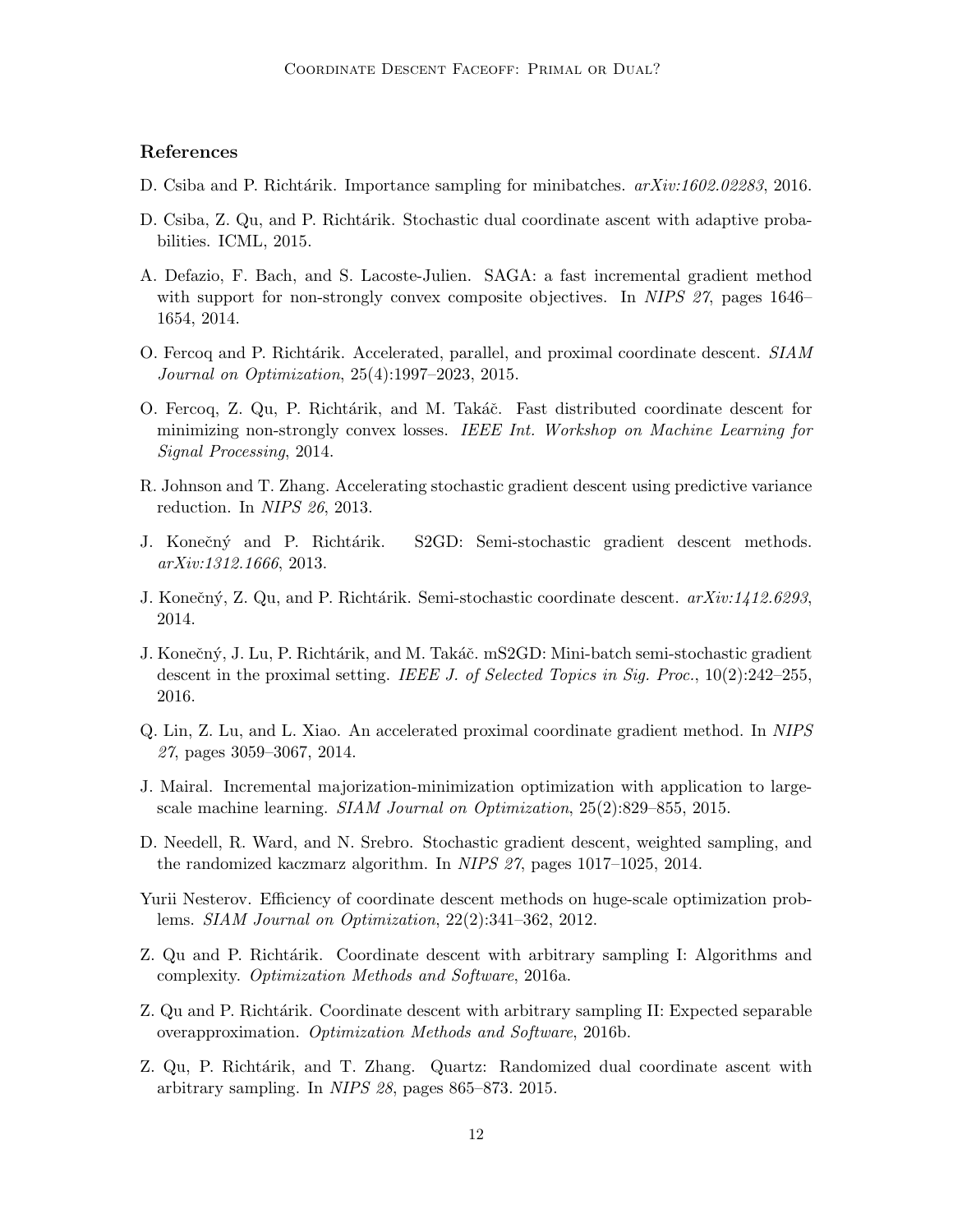- <span id="page-12-8"></span>P. Richtárik and M. Takáč. On optimal probabilities in stochastic coordinate descent methods. Optimization Letters, pages 1–11, 2015.
- <span id="page-12-5"></span>P. Richtárik and M. Takáč. Distributed coordinate descent method for learning with big data. JMLR, pages 1–25, 2016.
- <span id="page-12-1"></span>P. Richtárik and M. Takáč. Iteration complexity of randomized block-coordinate descent methods for minimizing a composite function. Mathematical Programming, 144(2):1–38, 2014.
- <span id="page-12-2"></span>P. Richtárik and M. Takáč. Parallel coordinate descent methods for big data optimization. Mathematical Programming, 156(1):1–52, 2015.
- <span id="page-12-3"></span>H. Robbins and S. Monro. A stochastic approximation method. Ann. Math. Statist., 22(3): 400–407, 1951.
- <span id="page-12-6"></span>M. Schmidt, N. Le Roux, and F. Bach. Minimizing finite sums with the stochastic average gradient. arXiv:1309.2388, 2013.
- <span id="page-12-0"></span>S. Shalev-Shwartz and A. Tewari. Stochastic methods for  $\ell_1$ -regularized loss minimization. JMLR, 12:1865–1892, 2011.
- <span id="page-12-11"></span>S. Shalev-Shwartz and T. Zhang. Accelerated mini-batch stochastic dual coordinate ascent. In NIPS 26. 2013a.
- <span id="page-12-4"></span>S. Shalev-Shwartz and T. Zhang. Stochastic dual coordinate ascent methods for regularized loss. JMLR, 14(1):567–599, 2013b.
- <span id="page-12-9"></span>Daniel Vainsencher, Han Liu, and Tong Zhang. Local smoothness in variance reduced optimization. In NIPS 28. 2015.
- <span id="page-12-7"></span>L. Xiao and T. Zhang. A proximal stochastic gradient method with progressive variance reduction. SIAM Journal on Optimization, 24(4):2057–2075, 2014.
- <span id="page-12-12"></span>Y. Zhang and L. Xiao. Stochastic primal-dual coordinate method for regularized empirical risk minimization. ICML, 2015.
- <span id="page-12-10"></span>P. Zhao and T. Zhang. Stochastic optimization with importance sampling for regularized loss minimization. In ICML, 2015.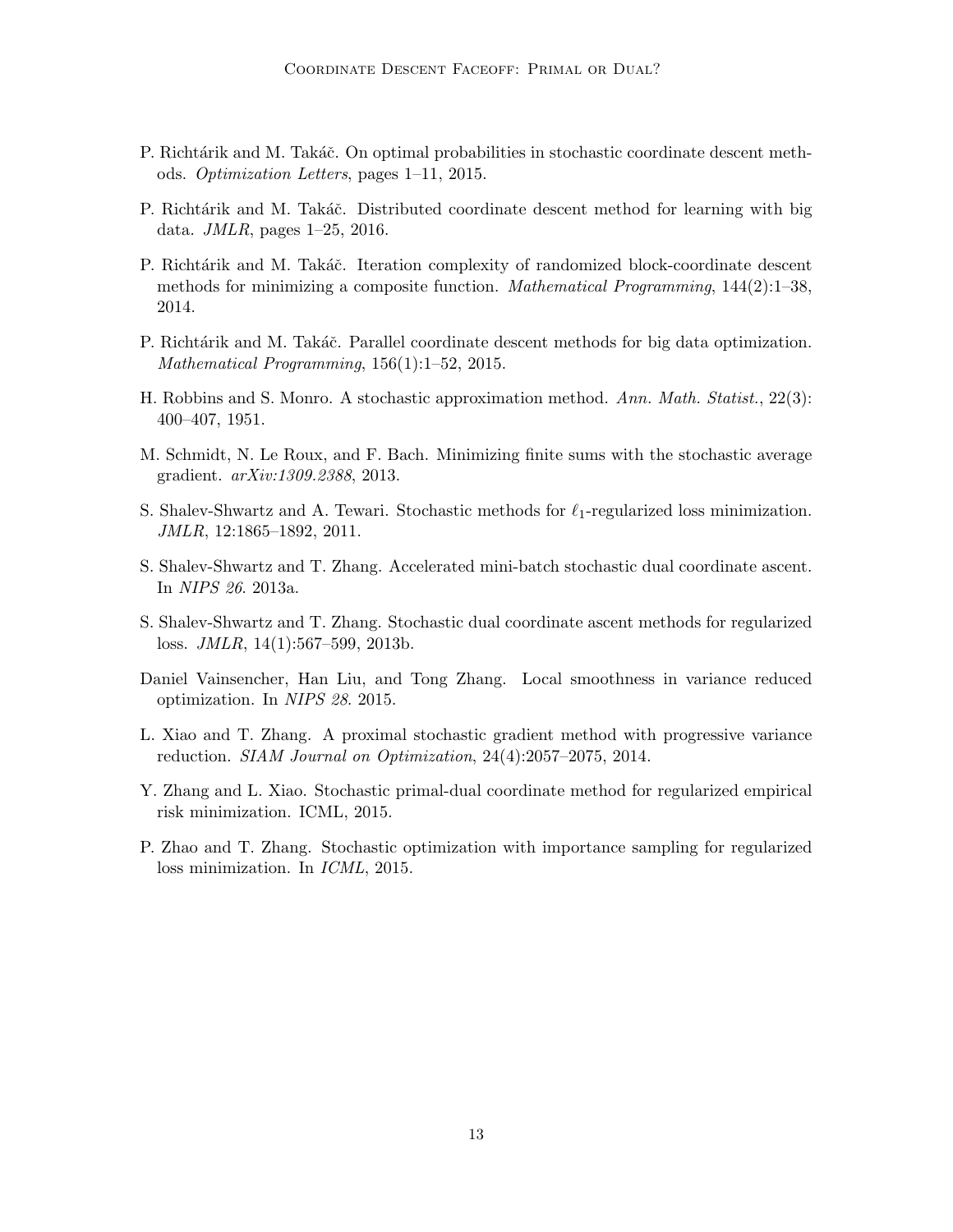## APPENDIX

## Random data

Assume now that the entries of  $X$  are chosen in an i.i.d. manner from some distribution with mean  $\mu$  and variance  $\sigma^2$ . While this is not a realistic scenario, it will help us build intuition about what we can expect the quantities  $C_P(\mathbf{X})$  and  $C_D(\mathbf{X})$  to look like. A simple calculation reveals that  $\mathbb{E}[C_P(\mathbf{X})] = dn\sigma^2 + dn^2\mu^2$ , and  $\mathbb{E}[C_D(\mathbf{X})] = dn\sigma^2 + nd^2\mu^2$ . Hence,  $\mathbb{E}[C_P(\mathbf{X})] \leq \mathbb{E}[C_D(\mathbf{X})]$  precisely when  $n \leq d$ , which means that the primal method is better when  $n < d$  and the dual method is better when  $n > d$ .

## Proof of Theorem [1](#page-4-0)

We say that  $P \in \mathcal{C}^1(\mathbf{M})$ , if

<span id="page-13-0"></span>
$$
P(w+h) \le P(w) + \langle \nabla P(w), h \rangle + \frac{1}{2} h^{\top} \mathbf{M} h, \quad \forall w, h \in \mathbb{R}^d.
$$

For three vectors  $a, b, c \in \mathbb{R}^n$  we define  $\langle a, b \rangle_c := \sum_{i=1}^d a_i b_i c_i$  and  $||a||_c^2 := \langle a, a \rangle_c =$  $\sum_{i=1}^d c_i a_i^2$ . Also, let for  $\emptyset \neq S \subseteq [d]$  and  $h \in \mathbb{R}^d$ , we write  $h_S := \sum_{i \in S} h_i e_i$ , where  $e_i$ is the *i*-th coordinate vector (i.e., standard basis vector) in  $\mathbb{R}^d$ .

We will need the following two lemmas.

**Lemma 7** The primal objective P satisfies  $P \in C^1(\mathbf{M})$ , where  $\mathbf{M} = \lambda \mathbf{I} + \frac{\beta}{n} \mathbf{X} \mathbf{X}^\top$ .

### Proof

$$
P(w+h) \stackrel{\text{(1)}}{=} \frac{1}{n} \sum_{i=1}^{n} \phi_i(\langle \mathbf{X}_{:i}, w \rangle + \langle \mathbf{X}_{:i}, h \rangle) + \frac{\lambda}{2} ||w+h||^2
$$
  
\n
$$
\stackrel{\text{(2)}}{\leq} \frac{1}{n} \sum_{i=1}^{n} \left[ \phi_i(\langle \mathbf{X}_{:i}, w \rangle) + \phi'_i(\langle \mathbf{X}_{:i}, w \rangle) \cdot \langle \mathbf{X}_{:i}, h \rangle + \frac{\beta}{2} \langle \mathbf{X}_{:i}, h \rangle^2 \right]
$$
  
\n
$$
+ \frac{\lambda}{2} ||w||^2 + \lambda \langle w, h \rangle + \frac{\lambda}{2} ||h||^2
$$
  
\n
$$
= \frac{1}{n} \sum_{i=1}^{n} \phi_i(\langle \mathbf{X}_{:i}, w \rangle) + \frac{\lambda}{2} ||w||^2 + \left\langle \frac{1}{n} \sum_{i=1}^{n} \phi'_i(\langle \mathbf{X}_{:i}, w \rangle) \mathbf{X}_{:i} + \lambda w, h \right\rangle
$$
  
\n
$$
+ \frac{1}{2} h^\top \left( \frac{\beta}{n} \sum_{i=1}^{n} \mathbf{X}_{:i}(\mathbf{X}_{:i})^\top + \lambda \mathbf{I} \right) h
$$
  
\n
$$
= P(w) + \langle \nabla P(w), h \rangle + \frac{1}{2} h^\top \mathbf{M} h.
$$

<span id="page-13-1"></span>**Lemma 8** If  $P \in C^1(\mathbf{M})$  and  $u' \in \mathbb{R}^d$  is such that  $\mathbf{P} \circ \mathbf{M} \preceq \text{Diag}(p \circ u')$ , then

$$
\mathbb{E}[P(w+h_{[\hat{S}_P]})] \le P(w) + \langle \nabla P(w), h \rangle_p + \frac{1}{2} ||h||_{p \circ u'}^2.
$$

■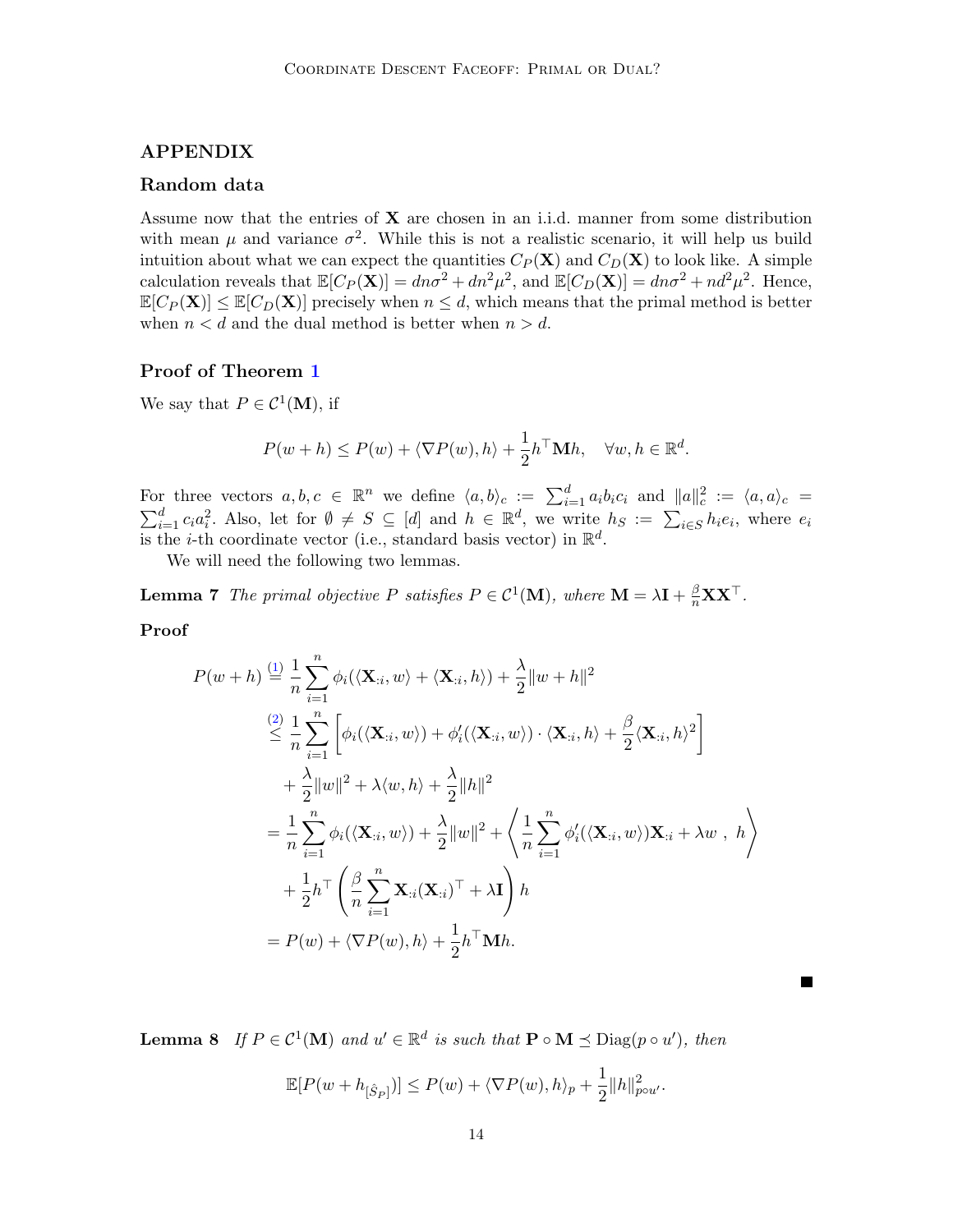Proof See (Qu and Richtárik, [2016b\)](#page-11-9), Section 3.

We can now proceed to the proof of Theorem [1.](#page-4-0) First, note that

$$
\mathbf{P} \circ \mathbf{M} = \lambda \text{Diag}(p) + \frac{\beta}{n} (\mathbf{P} \circ \mathbf{X} \mathbf{X}^{\top}) \preceq \lambda \text{Diag}(p) + \frac{\beta}{n} \text{Diag}(p \circ u)
$$

 $\blacksquare$ 

with u defined as in  $(5)$ . We now separately establish the two complexity results; (i) for primal RCD and (ii) for dual RCD.

(i) The proof is a consequence of the proof of the main theorem of  $(Richtárik and Takáč,$ [2015\)](#page-12-8). Assumption 1 from (Richtárik and Takáč, 2015) holds with  $w_i := \lambda + \frac{\beta}{n}$  $\frac{\beta}{n}u_i$  (Lemma [7](#page-13-0) & Lemma [8\)](#page-13-1) and Assumption 2 from (Richtárik and Takáč, [2015\)](#page-12-8) holds with standard Euclidean norm and  $\gamma := \lambda$ . We follow the proof all the way to the bound

$$
\mathbb{E}[P(w^k) - P(w^*)] \le (1 - \mu)^k (P(w^0) - P(w^*))
$$

which holds for  $\mu$  defined by

$$
\mu := \frac{\lambda}{\max_i \frac{n\lambda + \beta u_i}{np_i}}
$$

by direct substitution of the quantities. The result follows by standard arguments. Note that  $C_P = P(w^0) - P(w^*).$ 

(ii) The proof is a direct consequence of the proof of the main theorem of [\(Qu et al.,](#page-11-8) [2015\)](#page-11-8), using the fact that  $P(w^k) - P(w^*) \le P(w^k) - D(\alpha^k)$ , as the weak duality holds. Note that  $C_D = P(w^0) - D(\alpha^0)$ .

## Proof of Theorem [2](#page-6-2)

The proofs for Algorithm [1](#page-3-0) and Algorithm [2](#page-3-1) are analogous, and hence we will establish the result for Algorithm [1](#page-3-0) only. For brevity, denote  $s_i = \beta u_i + \lambda n$ . We aim to solve the optimization problem:

$$
p^* \leftarrow \argmin_{p \in \mathbb{R}_+^d \; : \; \sum_i p_i = 1} T_P \stackrel{(12)}{=} \left( \max_{i \in [d]} \frac{s_i}{p_i \lambda n} \right) \cdot \sum_{i=1}^d p_i \|\mathbf{X}_{i:}\|_0. \tag{17}
$$

First observe, that the problem is homogeneous in  $p$ , i.e., if  $p$  is optimal, also cp will be optimal for  $c > 0$ , as the solution will be the same. Using this argument, we can remove the constraint  $\sum_i p_i = 1$ . Also, we can remove the multiplicative factor  $1/(\lambda n)$  from the denominator as it does not change the arg min. Hence we get the simpler problem

$$
p^* \leftarrow \argmin_{p \in \mathbb{R}_+^d} \left[ \left( \max_{i \in [d]} \frac{s_i}{p_i} \right) \cdot \sum_{i=1}^d p_i ||\mathbf{X}_{i:}||_0 \right]. \tag{18}
$$

Now choose optimal p and assume that there exist j, k such that  $s_j/p_j \leq s_k/p_k$ . By a small decrease in  $p_j$ , we will still have  $s_j/p_j \leq s_k/p_k$ , and hence the term  $\max_i s_i/p_i$ stays unchanged. However, the term  $\sum_i p_i ||\mathbf{X}_{i:}||_0$  decreased. This means that the optimal sampling must satisfy  $s_i/p_i = const$  for all i. However, this is precisely the importance sampling.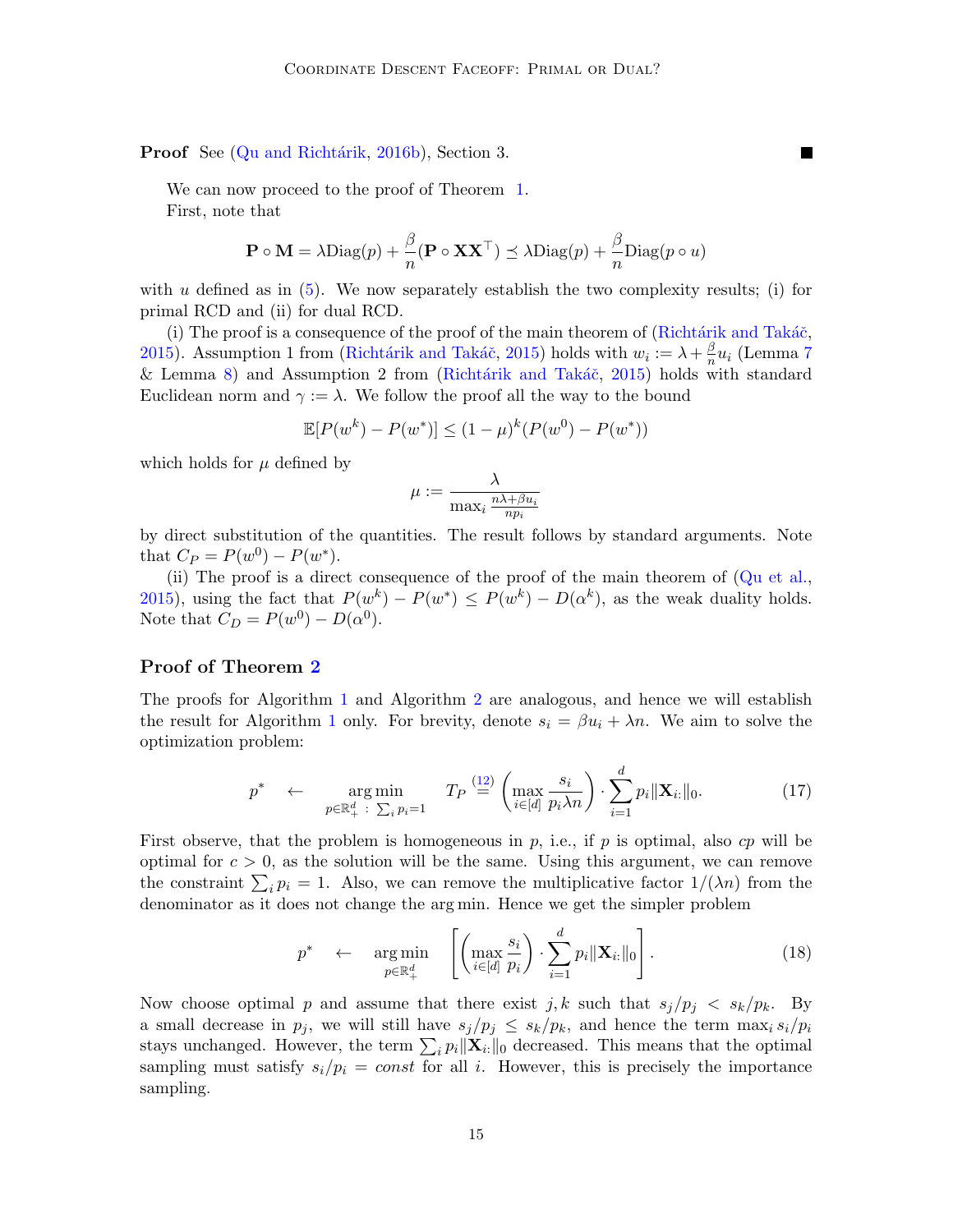## Proof of Theorem [3](#page-7-0)

By assumption, all rows and columns of **X** are nonzero. Therefore,  $1 \le ||\mathbf{X}_{i:}||_{0} \le n$  and  $1 \leq ||\mathbf{X}_{:j}||_0 \leq d$ , and the bounds on  $C_P$  and  $C_D$  follow by applying this to the quantities in [\(16\)](#page-6-3) respectively. The bounds for the ratio follow immediately by combining the previous bounds. It remains to establish tightness. For  $a, b, c \in \mathbb{R}$ , let  $\mathbf{X}(a, b, c) \in \mathbb{R}^{d \times n}$  be the matrix defined as follows:

$$
\mathbf{X}_{ij}(a,b,c) = \begin{cases} a & i \neq 1 \land j = 1 \\ b & i = 1 \land j \neq 1 \\ c & i = 1 \land j = 1 \\ 0 & \text{otherwise.} \end{cases}
$$

Notice that  $\mathbf{X}(a, b, c)$  does not have any zero rows nor columns as long as  $a, b, c$  are nonzero. Since  $C_P(\mathbf{X}(a, b, c)) = (d-1)a^2 + n(n-1)b^2 + nc^2$  and  $C_D(\mathbf{X}(a, b, c)) = d(d-1)a^2 + (n-1)c^2$  $1)b^2 + dc^2$ , one readily sees that

$$
\lim_{\substack{b \to 0 \\ c \to 0}} \frac{C_P(\mathbf{X}(a,b,c))}{C_D(\mathbf{X}(a,b,c))} = \frac{1}{d} \quad \text{and} \quad \lim_{\substack{a \to 0 \\ c \to 0}} \frac{C_P(\mathbf{X}(a,b,c))}{C_D(\mathbf{X}(a,b,c))} = n.
$$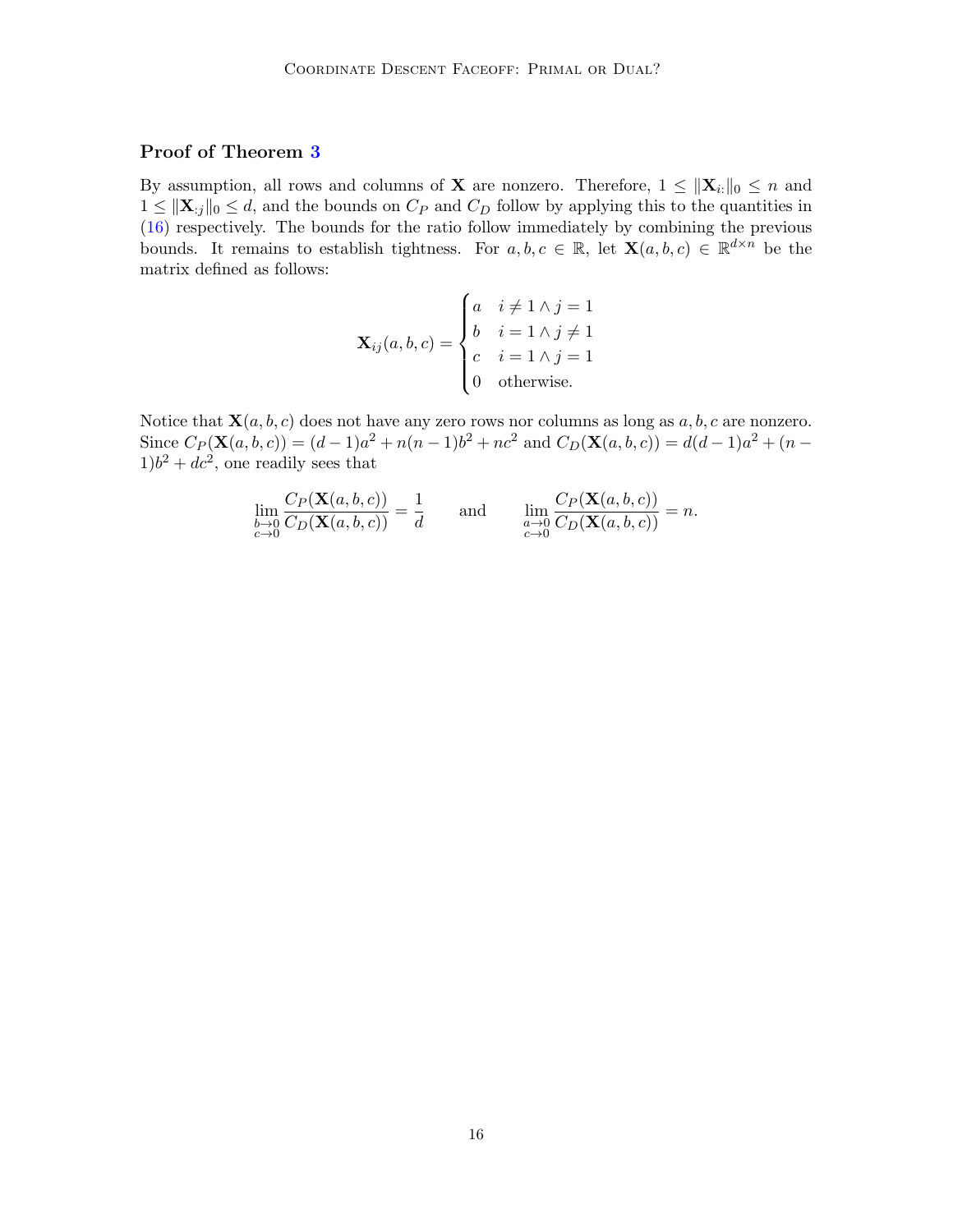### Further theory on binary data

First observe that for  $\mathbf{X} \in \mathbb{B}^{d \times n}$ , the expressions in [\(16\)](#page-6-3) can be also written in the form  $C_P(\mathbf{X}) = \sum_{i=1}^d ||\mathbf{X}_{i:}||_0^2$  and  $C_D(\mathbf{X}) = \sum_{j=1}^n ||\mathbf{X}_{:j}||_0^2$ .

For positive integers a, b we write  $\bar{a}_b := b \left| \frac{a}{b} \right|$  $\frac{a}{b}$ ] (i.e., *a* rounded down to the closest multiple of b). Further, we write

$$
R(\alpha, d, n) := U(\alpha, d, n) / L(\alpha, n),
$$

where

$$
L(\alpha, n) := \frac{1}{n} (\bar{\alpha}_n^2 + (\alpha - \bar{\alpha}_n)(2\bar{\alpha}_n + n))
$$

and

$$
U(\alpha, d, n) := (n+1)\overline{(\alpha - d)}_{n-1} + d - 1 + [\alpha - d + 1 - \overline{(\alpha - d)}_{n-1}]^2.
$$

The following is a refinement of Theorem [3](#page-7-0) for binary matrices of fixed cardinality  $\alpha$ .

<span id="page-16-0"></span>**Theorem 9** For all  $X \in \mathbb{B}_{\neq 0}^{d \times n}$  with  $\alpha = ||X||_0$  we have the bounds  $1/R(\alpha, n, d) \le$  $C_P(\mathbf{X})/C_D(\mathbf{X}) \leq R(\alpha, d, n)$ . Moreover, these bounds are tight.

The proof can be found in the next part. We note, that the gap in the results of Theorem [4](#page-7-2) and Theorem [5](#page-7-1) arises from using the bounds  $a - b \leq \bar{a}_b := b \lfloor \frac{a}{b} \rfloor$  $\left[\frac{a}{b}\right] \leq a$ , which can get very loose. A tighter bounds can be achieved, but as they have mostly theoretical purpose, we do not feel they are needed. The bounds well convey the main message of the paper as they are.

### Proof of Theorem [9](#page-16-0)

<span id="page-16-2"></span>We first need a lemma.

**Lemma 10** Let  $\alpha$  be an integer satisfying  $\max\{d, n\} \leq \alpha \leq dn$  and let L and U be the functions defined in Section  $6.2$ . We have the following identities:

<span id="page-16-1"></span>
$$
L(\alpha, n) = \min_{\mathbf{X} \in \mathbb{B}_{\neq 0}^{d \times n}} \{ C_D(\mathbf{X}) : ||\mathbf{X}||_0 = \alpha \}
$$
(19)

$$
L(\alpha, d) = \min_{\mathbf{X} \in \mathbb{B}_{\neq 0}^{d \times n}} \{ C_P(\mathbf{X}) : \|\mathbf{X}\|_0 = \alpha \}
$$
(20)

$$
U(\alpha, n, d) = \max_{\mathbf{X} \in \mathbb{B}_{\neq 0}^{d \times n}} \{ C_D(\mathbf{X}) : \|\mathbf{X}\|_0 = \alpha \}
$$
(21)

$$
U(\alpha, d, n) = \max_{\mathbf{X} \in \mathbb{B}_{\neq 0}^{d \times n}} \{ C_P(\mathbf{X}) : \|\mathbf{X}\|_0 = \alpha \}.
$$
 (22)

**Proof** Let  $\mathbf{X} \in \mathbb{B}_{\neq 0}^{d \times n}$  be an arbitrary matrix and let  $\omega = (\omega_1, \dots, \omega_n)$ , where  $\omega_j := \|\mathbf{X}_{:j}\|_0$ . Let  $\alpha = \|\mathbf{X}\|_0 = \sum_j \omega_j$ . Observe that  $C_D(\mathbf{X}) = \sum_{j=1}^n \|\mathbf{X}_{:j}\|_0^2 = \|\omega\|_2^2$ .

(i) We shall first establish [\(19\)](#page-16-1). Assume that the exist two columns j, k of  $X$ , such that  $\omega_i + 2 \leq \omega_k$ , i.e., their difference in the number of nonzeros is at least 2. Because  $\omega_k > \omega_j$ , there has to exist a row which has a nonzero entry in the k-th column and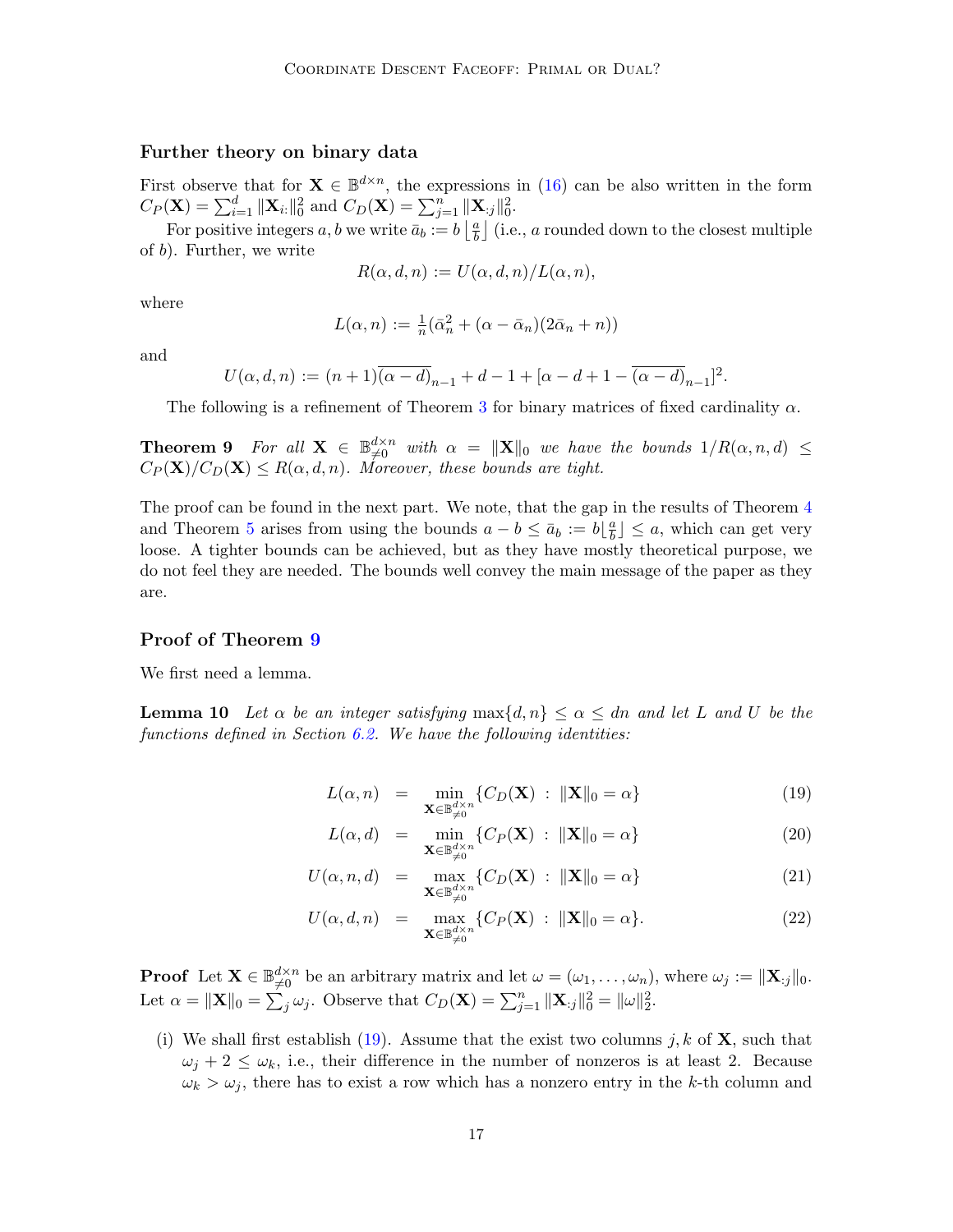a zero entry in the j-th column. Let  $X'$  be the matrix obtained from X by switching these two entries. Note that  $C_P(\mathbf{X}) = C_P(\mathbf{X}')$ . However, we have

$$
C_D(\mathbf{X}) - C_D(\mathbf{X}') = \omega_j^2 + \omega_k^2 - (\omega_j + 1)^2 - (\omega_k - 1)^2 = 2\omega_k - 2\omega_j - 2 > 0.
$$

It follows that while there exist two such columns, the minimum is not achieved. So, we only need to consider matrices **X** for which there exists integer a such that  $\omega_i = a$ or  $\omega_j = a + 1$  for every j. Let  $b = |\{j : \omega_j = a\}|$ .

We can now without loss of generality assume that  $0 \leq b \leq n-1$ . Indeed, we can do this is because the choices  $b = 0$  and  $b = n$  lead to the same matrices, and hence by focusing on  $b = 0$  we have not removed any matrices from consideration. With simple calculations we get

$$
\alpha = ba + (n - b)(a + 1) = n(a + 1) - b.
$$

Note that  $\alpha + b$  is a multiple of n. It follows that  $b = n - \alpha + \bar{\alpha}_n$  and  $a = \bar{\alpha}_n/n$ . Up to the ordering of the columns (which does not affect  $C_D(\mathbf{X})$ ) we have just one candidate  $X$ , therefore it has to be the minimizer of  $C_D$ . Finally, we can easily calculate the minimum as

$$
\sum_{j=1}^{n} \omega_j^2 = ba^2 + (n - b)(a + 1)^2 = (n - \alpha + \bar{\alpha}_n) \left(\frac{\bar{\alpha}_n}{n}\right)^2 + (\alpha - \bar{\alpha}_n) \left(\frac{\bar{\alpha}_n}{n} + 1\right)^2
$$

$$
= \frac{1}{n} \left(\bar{\alpha}_n^2 + (\alpha - \bar{\alpha}_n)(2\bar{\alpha}_n + n)\right) = L(\alpha, n).
$$

- (ii) Claim [\(20\)](#page-16-1) follows from part [\(19\)](#page-16-1) via symmetry:  $C_P(\mathbf{X}) = C_D(\mathbf{X}^{\top})$  and  $||\mathbf{X}||_0 =$  $\|\mathbf{X}^\top\|_0.$
- (iii) We now establish claim [\(21\)](#page-16-1). Assume that there exist a pair of columns j, k such that  $1 < \omega_j \leq \omega_k < d$ . Let X' be the matrix obtained from X by zeroing out an entry in the j-th column and putting a nonzero inside the  $k$ -th column. Then

$$
C_D(\mathbf{X}') - C_D(\mathbf{X}) = (\omega_j - 1)^2 + (\omega_k + 1)^2 - \omega_j^2 - \omega_k^2 = 2\omega_k - 2\omega_j + 2 > 0.
$$

It follows that while there exist such a pair of columns, the maximum is not achieved. This condition leaves us with matrices **X** where at most one column j has  $\omega_j$  not equal to 1 or  $d$ .

Formally, let  $a = |\{j : \omega_j = d\}|$ . Then we have  $n - a - 1$  columns with 1 nonzero and 1 column with b nonzeros, where  $1 \leq b \leq d$ . This is correct, as  $b = d$  is the same as  $b = 1$  and a being one more. We can compute a and b from the equation

$$
(n-a-1) \cdot 1 + 1 \cdot b + a \cdot d = \alpha
$$

$$
b + a(d-1) = \alpha - n + 1
$$

as the only solution to the division with remainder of  $\alpha - n + 1$  by  $d - 1$ , with the difference that  $b \in \{1, \ldots, d-1\}$  instead of the standard  $\{0, \ldots, d-2\}$ . We get

$$
a = \left\lfloor \frac{a-n}{d-1} \right\rfloor \quad \text{and} \quad b = \alpha - n + 1 - \overline{(\alpha - n)}_{d-1}.
$$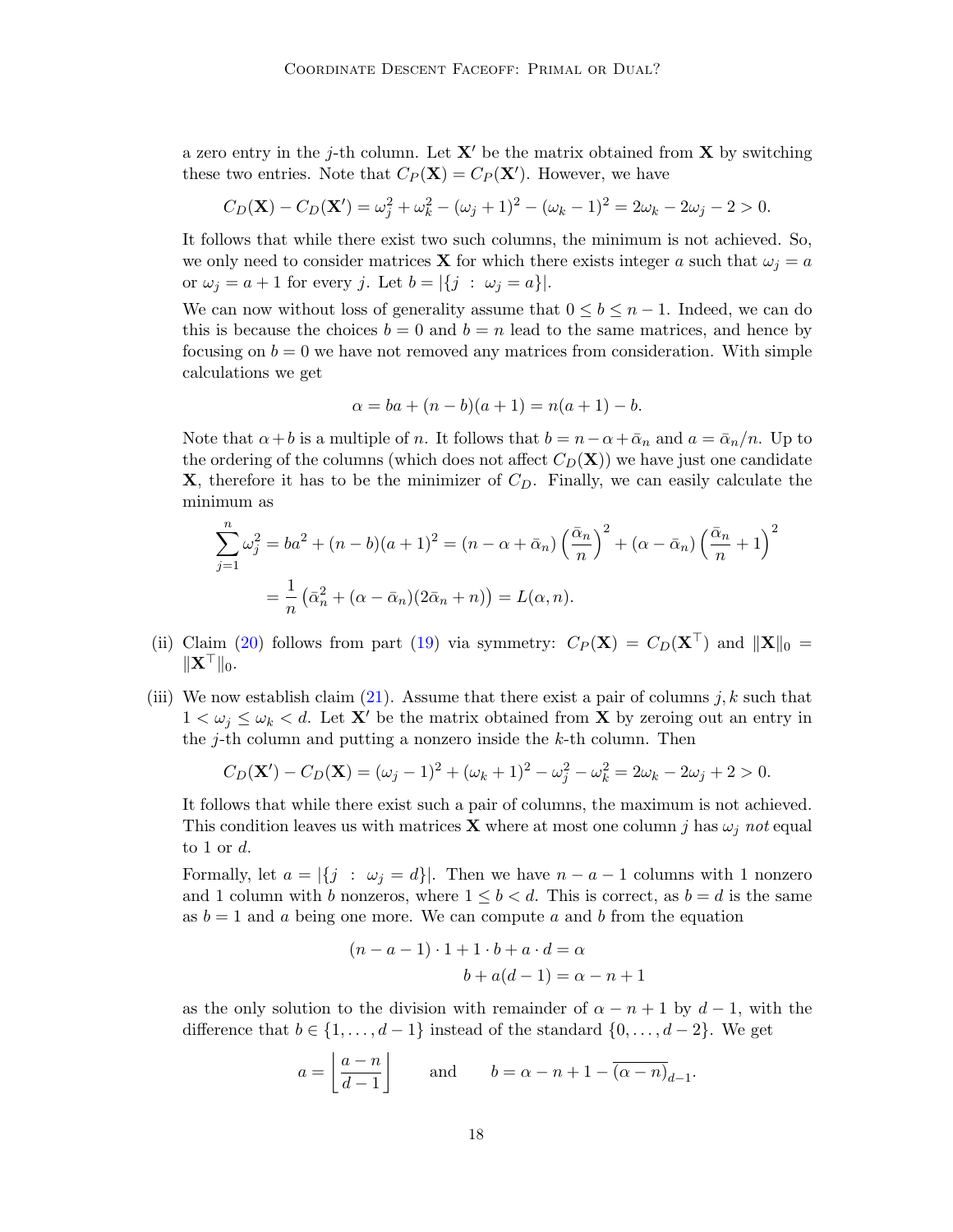The maximum can now be easily computed as follows:

$$
\sum_{j=1}^{n} \omega_j^2 = (n - a - 1) + b^2 + ad^2
$$
  
=  $n - \left[ \frac{a - n}{d - 1} \right] - 1 + \left( \alpha - n + 1 - \overline{(\alpha - n)}_{d - 1} \right)^2 + \left[ \frac{a - n}{d - 1} \right] d^2$   
=  $U(\alpha, n, d)$ .

ш

(iv) Again, claim [\(22\)](#page-16-1) follows from [\(21\)](#page-16-1) via symmetry.

We can now proceed to the proof of the theorem.

The quantity is the ratio between the maximal value of  $C_P$  and the minimal value of  $C_D$ , we have to show that there exists a matrix **X** such that this is achieved. Assume we have a matrix  $X$  which has the maximal  $C_P$ . In the proof of Lemma [10](#page-16-2) we showed, that by switching entries in  $X$  we can get the minimal value of  $C_D$  without changing  $C_P$ . Therefore we can achieve maximal  $C_P$  and minimal  $C_D$  at the same time. Analogically for the other case.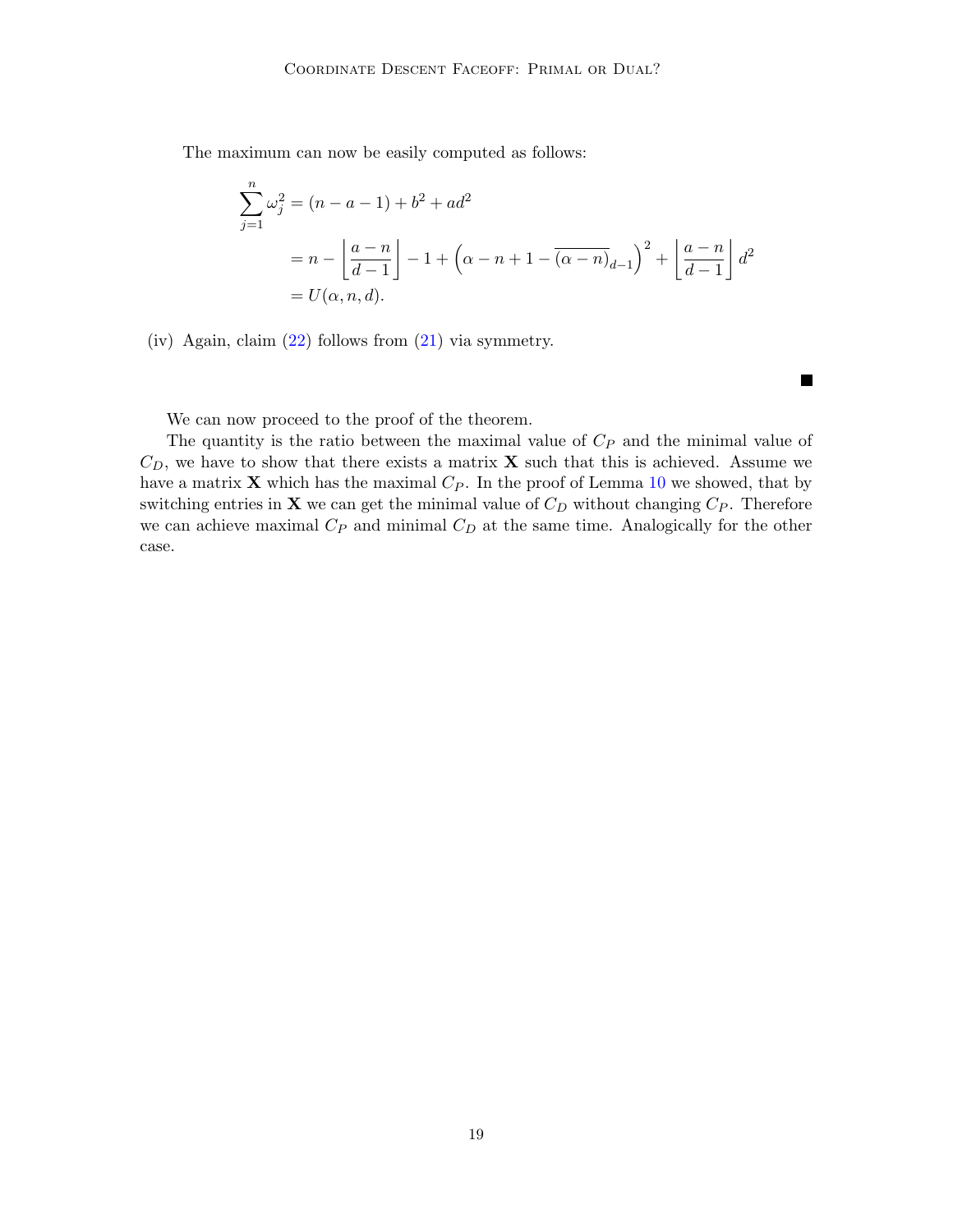## Proof of Theorem [4](#page-7-2)

Let us estabilish the proof for the first case – the second will follow by symetricity. The main idea of the proof is to choose  $\alpha$  such that the best possible case for the primal method is going to be better than the worst possible case for the dual method, i.e.,  $L(\alpha, d) < U(\alpha, n, d)$ . First, we get some bounds on L and U based on the trivial bounds  $a - b \leq \bar{a}_b := b \lfloor \frac{a}{b} \rfloor$  $\frac{a}{b}$   $\leq a$ for positive integers  $a, b$ . First, the bound on  $L$ :

$$
L(\alpha, d) = \frac{1}{d} \left[ \bar{\alpha}_d^2 + (\alpha - \bar{\alpha}_d)(2\bar{\alpha}_d + d) \right]
$$
  

$$
\leq \frac{1}{d} \left[ \alpha^2 + (\alpha - (\alpha - d))(2\alpha + d) \right]
$$
  

$$
= \frac{1}{d} \left[ \alpha^2 + 2\alpha d + d^2 \right]
$$

Second, the bound on  $U$ :

$$
U(\alpha, n, d) = (d+1)\overline{(\alpha - n)}_{d-1} + n - 1 + \left[\alpha - n + 1 - \overline{(\alpha - n)}_{d-1}\right]^2
$$
  
\n
$$
\geq (d+1)(\alpha - n - d + 1) + n - 1 + [\alpha - n + 1 - \alpha + n]^2
$$
  
\n
$$
= d\alpha - dn - d^2 + \alpha + 1.
$$

Therefore, it is sufficient to show

$$
\alpha^2 + 2\alpha d + d^2 < d^2\alpha - d^2n - d^3 + d\alpha + d,
$$

We will show that this holds for  $\alpha = \frac{d(d-1)}{2}$  $\frac{(-1)}{2}$ . Observe, that  $d(d-1)$  is even and therefore  $\alpha$ is an integer. From the definition of  $\mathbb{B}_{\neq 0}^{d \times n}$  we know, that  $n + d - 1 \leq \alpha \leq nd$  has to hold. To verify this, we use the conditions from the assumptions:

$$
n+d-1 \leq \left(\frac{d^2}{4} - \frac{3}{2}d - 1\right) + d - 1 = \frac{d(d-1)}{2} - \frac{d^2}{4} - 2 < \frac{d(d-1)}{2} = \alpha
$$

and the other inequality

$$
\alpha = \frac{d(d-1)}{2} < d^2 \leq nd.
$$

Using the above defined  $\alpha$  we can proceed to prove the claim:

$$
\alpha^{2} + 2\alpha d + d^{2} = \frac{d^{4}}{4} + \frac{d^{3}}{2} + \frac{d^{2}}{4}
$$
  

$$
< \frac{d^{4}}{4} + \frac{d^{3}}{2} + d^{2} + d
$$
  

$$
= \frac{d^{4}}{2} - d^{3} + d - d^{2} \left(\frac{d^{2}}{2} - \frac{3}{2}d - 1\right)
$$
  

$$
\leq \frac{d^{4}}{2} - d^{3} + d - d^{2}n
$$
  

$$
= d^{2}\alpha - d^{2}n - d^{3} + d\alpha + d,
$$

which finishes the proof.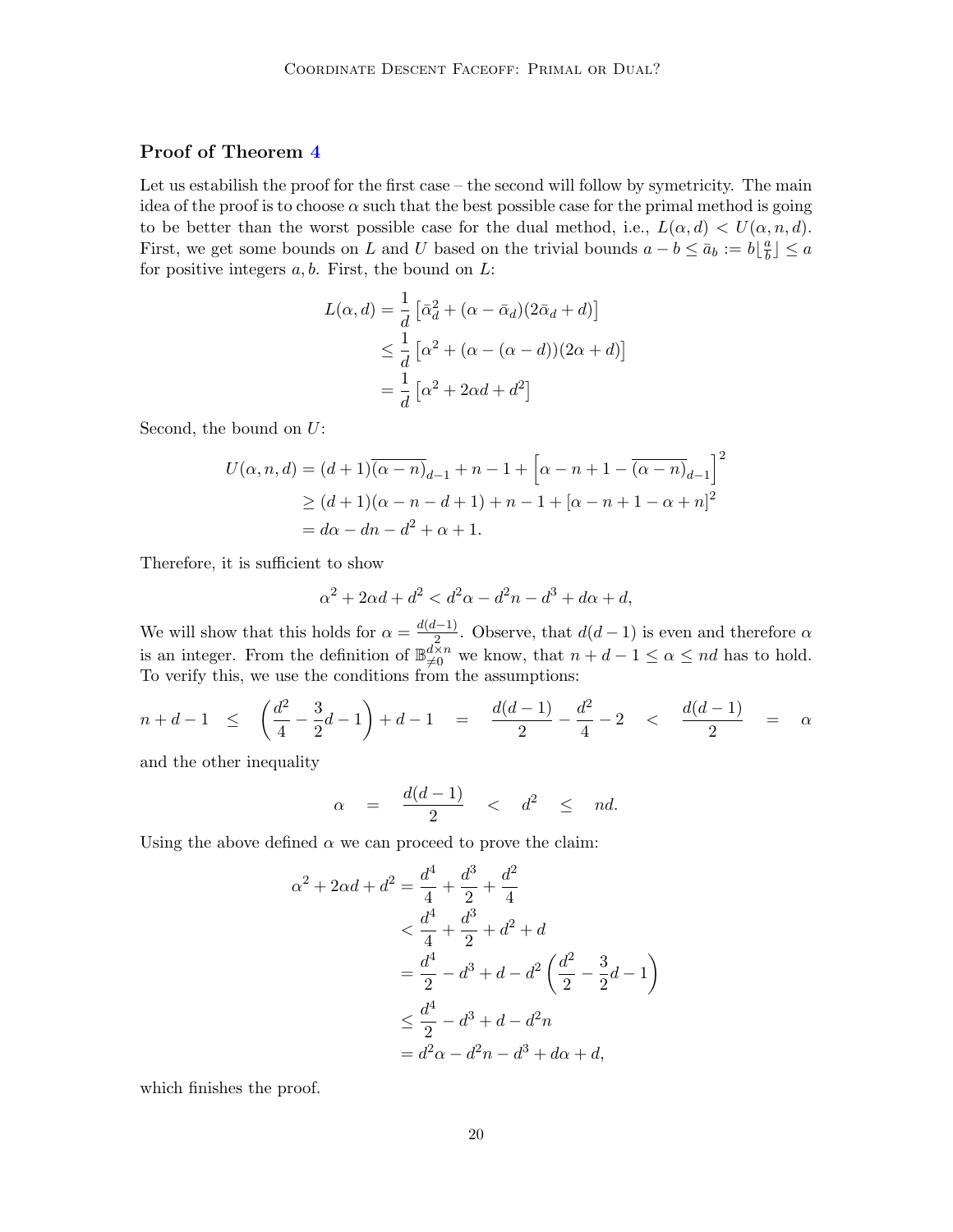## Proof of Theorem [5](#page-7-1)

As shown in the main text, the theorem follows from the following lemma. Hence, we only need to prove the lemma.

**Lemma 11** If  $d \ge n$  and  $\alpha \ge n^2 + 3n$ , then  $R(\alpha, d, n) \le 1$ . If  $n \ge d$  and  $\alpha \ge d^2 + 3d$ , then  $R(\alpha, n, d) \leq 1$ .

Proof We focus on the first part, the second follows in an analogous way. Using the two assumptions, we have  $\alpha(n^2+3n)+n^3 \leq \alpha^2+dn^2$ . By adding  $n^2+n$  to the right hand side and after reshuffling, we obtain the inequality

$$
n [(n + 1)(\alpha - d) + d - 1 + n^2] \leq (\alpha - n)^2.
$$

For positive integers a, b, we have the trivial estimates  $a - b \leq \bar{a}_b := b \lfloor \frac{a}{b} \rfloor$  $\left(\frac{a}{b}\right) \leq a$ . We use them to bound four expressions:

$$
(\alpha - d) \geq \overline{(\alpha - d)}_{n-1}
$$

$$
n^2 \geq (\alpha - d + 1 - \overline{(\alpha - d)}_{n-1})^2
$$

$$
\overline{\alpha}_n^2 \geq (\alpha - n)^2
$$

$$
(\alpha - \overline{\alpha}_n)(2\overline{\alpha}_n + n) \geq 0
$$

Using these bounds one-by-one we get the result

$$
n [(n + 1)(\alpha - d) + d - 1 + n^{2}] \leq (\alpha - n)^{2}
$$
  
\n
$$
n [(n + 1)(\alpha - d)_{n-1} + d - 1 + n^{2}] \leq (\alpha - n)^{2}
$$
  
\n
$$
n [(n + 1)(\alpha - d)_{n-1} + d - 1 + (\alpha - d + 1 - (\alpha - d)_{n-1})^{2}] \leq (\alpha - n)^{2}
$$
  
\n
$$
n [(n + 1)(\alpha - d)_{n-1} + d - 1 + (\alpha - d + 1 - (\alpha - d)_{n-1})^{2}] \leq \bar{\alpha}_{n}^{2}
$$
  
\n
$$
n [(n + 1)(\alpha - d)_{n-1} + d - 1 + (\alpha - d + 1 - (\alpha - d)_{n-1})^{2}] \leq \bar{\alpha}_{n}^{2} + (\alpha - \bar{\alpha}_{n})(2\bar{\alpha}_{n} + n)
$$
  
\n
$$
R(\alpha, d, n) \leq 1
$$

#### A Figure Showcasing Corollary [6](#page-7-4)

The behaviour explained in the text followed after Corollary [6](#page-7-4) can be observed in Figure [3.](#page-21-1) For large enough d, all the values  $R(\alpha, d, n)$  are below 1, and therefore the primal method is always better than the dual in this regime.

 $\blacksquare$